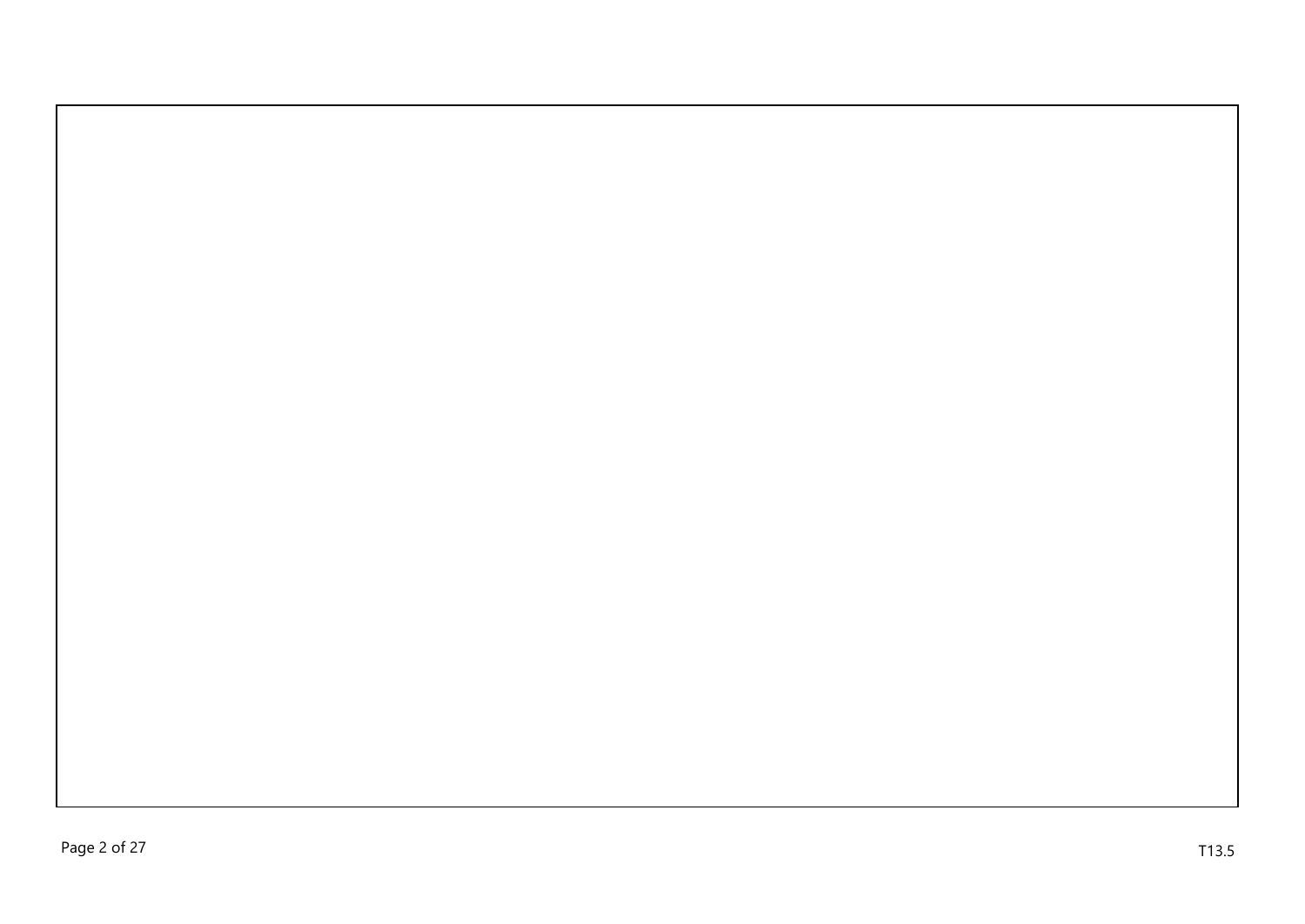| #              | Island | House Name        | Name                      | Sex       | National ID | ، ه ، بر <u>م</u>                                                                   | ىئرىتر                                            |
|----------------|--------|-------------------|---------------------------|-----------|-------------|-------------------------------------------------------------------------------------|---------------------------------------------------|
| Male'          |        |                   |                           |           |             |                                                                                     |                                                   |
|                | Male'  | M. Apple Green    | Mariyam Moosa             | F         | A105637     | و٠ ورووه پرس                                                                        | د ه ده د د م                                      |
| 2              | Male'  | M. Apple Green    | Hussain Samih Saeed       | M         | A378265     | د بروومپر                                                                           | رحم مكر محركة التكرير                             |
| $\vert$ 3      | Male'  | M. Apple Green 1  | Mohamed Riza              | M         | A048852     | د . م.ز ژومپر شر 1                                                                  | ورەرو برگ                                         |
| $\overline{4}$ | Male'  | M. Badikulhimaage | Ali Naseer                | M         | A001149     | د که دیگرده<br>د که دیگرده                                                          | أريموا التكريبوند                                 |
| $\overline{5}$ | Male'  | M. Badikulhimaage | Aminath Naseer            | F         | A032970     | د ځې توڅه<br>د ځې                                                                   | أأوسكم الكرسونر                                   |
| $\overline{6}$ | Male'  | M. Badikulhimaage | Mohamed Sobah             | ${\sf M}$ | A036459     | د که د مود د ،<br>د که د مود د                                                      | وره دو دره و                                      |
| 7              | Male'  | M. Badikulhimaage | Aishath Naseer            | F         | A037972     | د که د مود د د<br>د که د مود د                                                      | ە ئەرىشكە كەسكە ئىر                               |
| $\overline{8}$ | Male'  | M. Badikulhimaage | Fathimath Shuhuda         | F         | A040701     | د ځې توڅه<br>د ځې                                                                   | و و د د د د و د                                   |
| $ 9\rangle$    | Male'  | M. Badikulhimaage | Fathimath Naseer          | F         | A047141     | د که د مود د د<br>د که د مود د                                                      | ۇۋۇۋە سەببەر                                      |
| $ 10\rangle$   | Male'  | M. Badikulhimaage | Abdul Sattar Moosa Hassan | M         | A051243     | د که د موځه<br>د که م                                                               | ره وه ره ده و دو د بر ده<br>مان مرد سوره د از شکس |
| 11             | Male'  | M. Badikulhimaage | Aishath Shadiya           | F         | A060967     | د که د مرد د ،<br>د که د مرد د                                                      | مەرىشكى ئىشىرىر                                   |
| 12             | Male'  | M. Badikulhimaage | Ahmed Nihad               | M         | A066744     | $\frac{c}{5}$ $\frac{5}{5}$ $\frac{5}{5}$ $\frac{6}{5}$ $\frac{6}{5}$ $\frac{1}{5}$ | أرەر دەر ئەر                                      |
| 13             | Male'  | M. Badikulhimaage | Anas Abdul Sattar         | ${\sf M}$ | A072952     | 555450.5                                                                            | بر شده ده ده ده در در                             |
| 14             | Male'  | M. Badikulhimaage | Mohamed Shaheen           | ${\sf M}$ | A077030     | د ځې توڅه<br>د ځې                                                                   | ورەرو خىرىر                                       |
| 15             | Male'  | M. Badikulhimaage | Samra Abdul Sattar        | F         | A131170     | د . ځه د تر د د                                                                     | ره د ده ده ده دور<br>سومر پره در سهرم مر          |
| 16             | Male'  | M. Badikulhimaage | Aminath Shaheeda          | F         | A140645     | 555450.5                                                                            | ړې سره شورېر                                      |
| 17             | Male'  | M. Badikulhimaage | Abdul Rahman Fayyaz       | M         | A159067     | د که د مود د ،<br>د که د مود د                                                      | ره وه ره ده مده ده م<br>مان ترم بربر تر و مار     |
| 18             | Male'  | M. Badikulhimaage | Hindh Fayyaz              | F         | A329082     | $\frac{c}{5}$ $\frac{5}{5}$ $\frac{5}{5}$ $\frac{6}{5}$ $\frac{6}{5}$ $\frac{1}{5}$ | ر سرتر نور جر ح                                   |
| 19             | Male'  | M. Badikulhimaage | Abdulla Fayyaz            | M         | A329084     | د که د مود د د<br>د که د مود د                                                      | رە تراللە ئەر ترىر                                |
| 20             | Male'  | M. Badikulhimaage | USAID ABDUL SATTAR        | M         | A375928     | د ځې توڅه<br>د ځې                                                                   | C C C COLOR CORE                                  |
| 21             | Male'  | M. Badikulhimaage | Aiman Abdul Sattar        | M         | A396764     | د ځې توڅه د                                                                         | - 101070701                                       |
| 22             | Male'  | M. Blue Bell      | Zulfa Waheed              | F         | A032221     | ه دوه و ه<br>د ۱ گلوگوگو                                                            | ج څرگ <sup>2</sup> کوړند                          |
| 23             | Male'  | M. Blue Face      | Ibrahim Waheed            | M         | A062393     | ه ۶۵۶۰ و.                                                                           | وە ئۇرۇ ئەر                                       |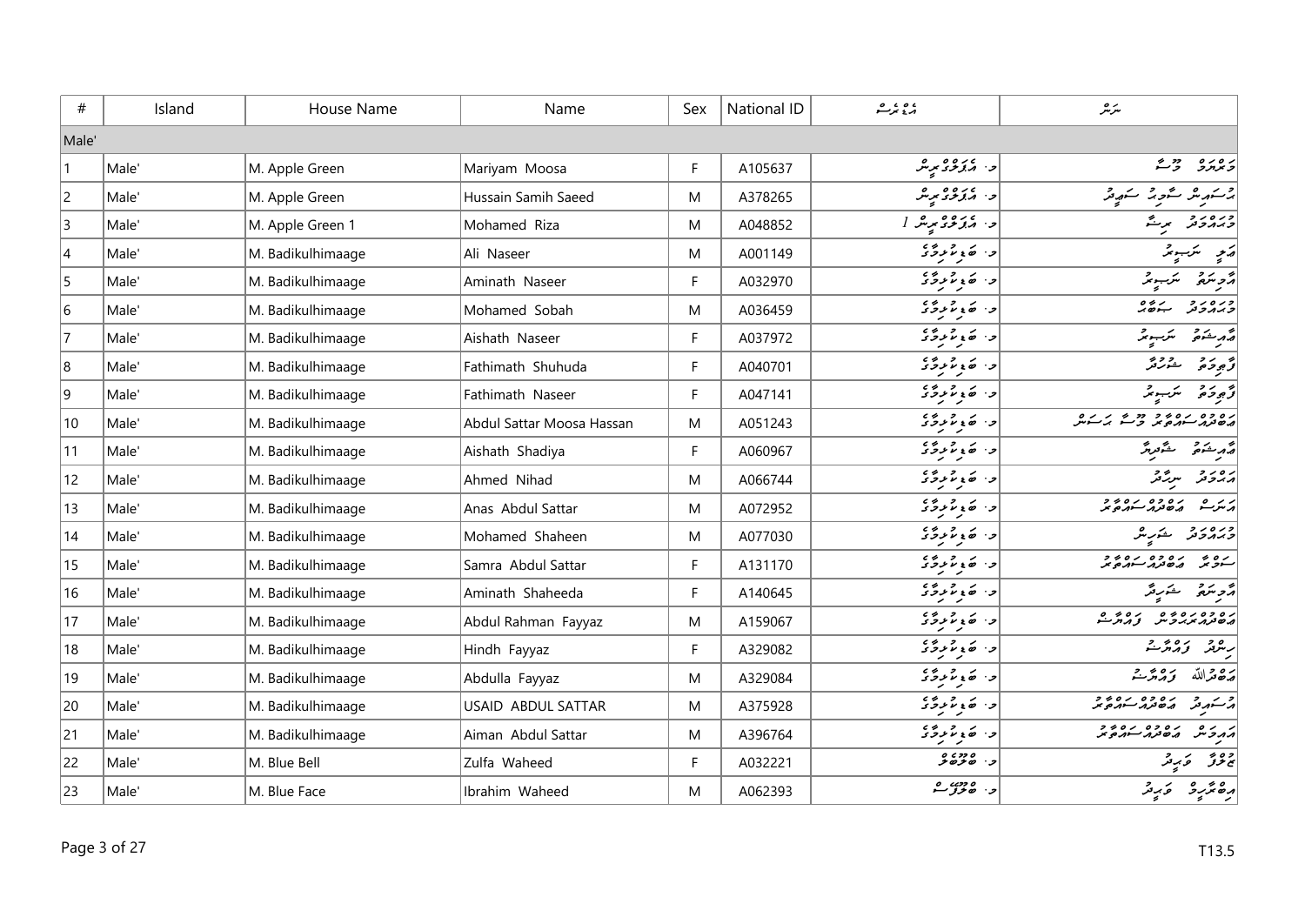| 24 | Male' | M. Blue Face   | Faugiyya Afeef                    | F  | A075837 | ە دەپىر ھ                                                                     | و متوره می در کار در کار در                                                                                                                                                                                                                                                                                                                         |
|----|-------|----------------|-----------------------------------|----|---------|-------------------------------------------------------------------------------|-----------------------------------------------------------------------------------------------------------------------------------------------------------------------------------------------------------------------------------------------------------------------------------------------------------------------------------------------------|
| 25 | Male' | M. Blue Face   | <b>AISHATH RAZAN RASHEED</b>      | F  | A351291 | ە دەپىر ھ                                                                     | $\frac{1}{\sqrt{2\pi}}\sum_{i=1}^N\frac{1}{\sqrt{2\pi}}\sum_{j=1}^N\frac{1}{j} \frac{1}{j} \sum_{j=1}^N\frac{1}{j} \sum_{j=1}^N\frac{1}{j} \frac{1}{j} \sum_{j=1}^N\frac{1}{j} \sum_{j=1}^N\frac{1}{j} \sum_{j=1}^N\frac{1}{j} \sum_{j=1}^N\frac{1}{j} \sum_{j=1}^N\frac{1}{j} \sum_{j=1}^N\frac{1}{j} \sum_{j=1}^N\frac{1}{j} \sum_{j=1}^N\frac{1$ |
| 26 | Male' | M. Blue Face   | Fathimath Lofva Rasheed           | F. | A351293 | ە دەپىر ھ                                                                     | و و ده ده و ده و د                                                                                                                                                                                                                                                                                                                                  |
| 27 | Male' | M. Bogahahena  | Fathimath Shaheeda                | F  | A057250 | ەررە بور                                                                      | وَجوحَةَ خَيْرِيْرَ                                                                                                                                                                                                                                                                                                                                 |
| 28 | Male' | M. Borneo      | Saeeda Abdul Rasheed              | F  | A023310 | و· ھىمبىر                                                                     | ر<br>سوړنگر ده <i>۱۹۶۵ کې</i> شونکر                                                                                                                                                                                                                                                                                                                 |
| 29 | Male' | M. Borneo      | Ahmed Rasheed                     | M  | A049398 | $S_{\mu\nu}$ $S_{\nu}$                                                        | ره رو بر مرکبه<br>  مربر حرکب مرکب                                                                                                                                                                                                                                                                                                                  |
| 30 | Male' | M. Borneo      | Jameela Abdul Rasheed             | F  | A054632 | $\frac{1}{2}$                                                                 | ر و ده ده د کرد و<br>د و د ه محمد کرد کرد                                                                                                                                                                                                                                                                                                           |
| 31 | Male' | M. Borneo      | Mohamed Rasheed Abdul<br>Rasheed  | M  | A070156 | $\int_{\mathcal{N}}^{\mathcal{C}}$ $\propto$                                  | ورەرو كەشوتر مەھەرمەكەشوتر<br><i>وبەم</i> وتر كەشوتر مەھەرمەكەش                                                                                                                                                                                                                                                                                     |
| 32 | Male' | M. Borneo      | Ibrahim Rasheed                   | M  | A132970 | $\int_{\mathcal{X}}^{\mathcal{C}} \mathbf{v} \cdot \mathbf{v} \, d\mathbf{v}$ | رەتۇرۇ ترىيەتر                                                                                                                                                                                                                                                                                                                                      |
| 33 | Male' | M. Borneo      | Fathimath Ruha Ibrahim            | F  | A343259 | و• ھىمبىرىگە                                                                  |                                                                                                                                                                                                                                                                                                                                                     |
| 34 | Male' | M. Borneo      | Ibrahim Maaniu Mohamed<br>Rasheed | M  | A354766 | $\sqrt[6]{2}$                                                                 | ره ده و درورو برخورد میشود.<br>ده مربرد ترسمه و بردوند مرخور                                                                                                                                                                                                                                                                                        |
| 35 | Male' | M. Burehimaage | Adam Naseem                       | M  | A053570 | د . ه ترروی                                                                   | پر ده سرگرده                                                                                                                                                                                                                                                                                                                                        |
| 36 | Male' | M. Burehimaage | Mohamed Zuhoor                    | M  | A061443 | 55/50.5                                                                       | כנסנכ כמב<br><i>כג</i> ובבית הביב                                                                                                                                                                                                                                                                                                                   |
| 37 | Male' | M. Burehimaage | Fathmath Sirani                   | F  | A071880 | و . ځمه ده د                                                                  | قرموخرة سيتمس                                                                                                                                                                                                                                                                                                                                       |
| 38 | Male' | M. Burehimaage | Sakeena Adam                      | F  | A105583 | د . ه ترروی                                                                   | سكيانتش أوحره                                                                                                                                                                                                                                                                                                                                       |
| 39 | Male' | M. Burehimaage | Fazuna Mohamed                    | F. | A148406 | ه . ځم پرون                                                                   | و و په دره د و                                                                                                                                                                                                                                                                                                                                      |
| 40 | Male' | M. Burehimaage | Moosa Shifaz                      | M  | A334321 | د . ه ترروی                                                                   | ارسته شورتور<br>ارسته شورتور                                                                                                                                                                                                                                                                                                                        |
| 41 | Male' | M. Dhanaaru    | Aishath Fikry                     | F. | A010766 | و٠ ترسٌر پر                                                                   | و مشهور و مي<br>مهر مشهور                                                                                                                                                                                                                                                                                                                           |
| 42 | Male' | M. Dhanaaru    | Fathimath Laisha Fahud            | F  | A366030 | والمتمريمر                                                                    | وتجوده ورشه ورد                                                                                                                                                                                                                                                                                                                                     |
| 43 | Male' | M. Dhanaaru    | Aminath Luveysa Fahud             | F  | A366031 | والمتمريكي                                                                    | و دو وړ و دوو                                                                                                                                                                                                                                                                                                                                       |
| 44 | Male' | M. Dhaskara    | Ahmed Shiham                      | M  | A011644 | وستمر شملائيل                                                                 | أرەر دىئورگ                                                                                                                                                                                                                                                                                                                                         |
| 45 | Male' | M. Dhaskara    | Shiyama Aboobakuru                | F  | A037688 | ى ئىر شە <i>مە</i> ئىر                                                        | شور دور دو<br>شورگر د <i>۱۳۵۵</i>                                                                                                                                                                                                                                                                                                                   |
| 46 | Male' | M. Dhaskara    | Aishath Aboobakuru                | F  | A058775 | ى ئە ئەر شەنە ئىر                                                             | 22 133 1<br>J 400 1<br>ر<br>د گهر مشکومی                                                                                                                                                                                                                                                                                                            |
| 47 | Male' | M. Dhaskara    | Mariyam Shehenaz                  | F  | A132005 | ى ئەرشە ئەتكە                                                                 | رەرە ئەرمۇھ                                                                                                                                                                                                                                                                                                                                         |
| 48 | Male' | M. Dhaskara    | Mohamed Shimas Ahmed              | M  | A368285 | ى ئە ئەر شەنە ئىر                                                             | ورەرو شوۋىبە مەدو                                                                                                                                                                                                                                                                                                                                   |
|    |       |                |                                   |    |         |                                                                               |                                                                                                                                                                                                                                                                                                                                                     |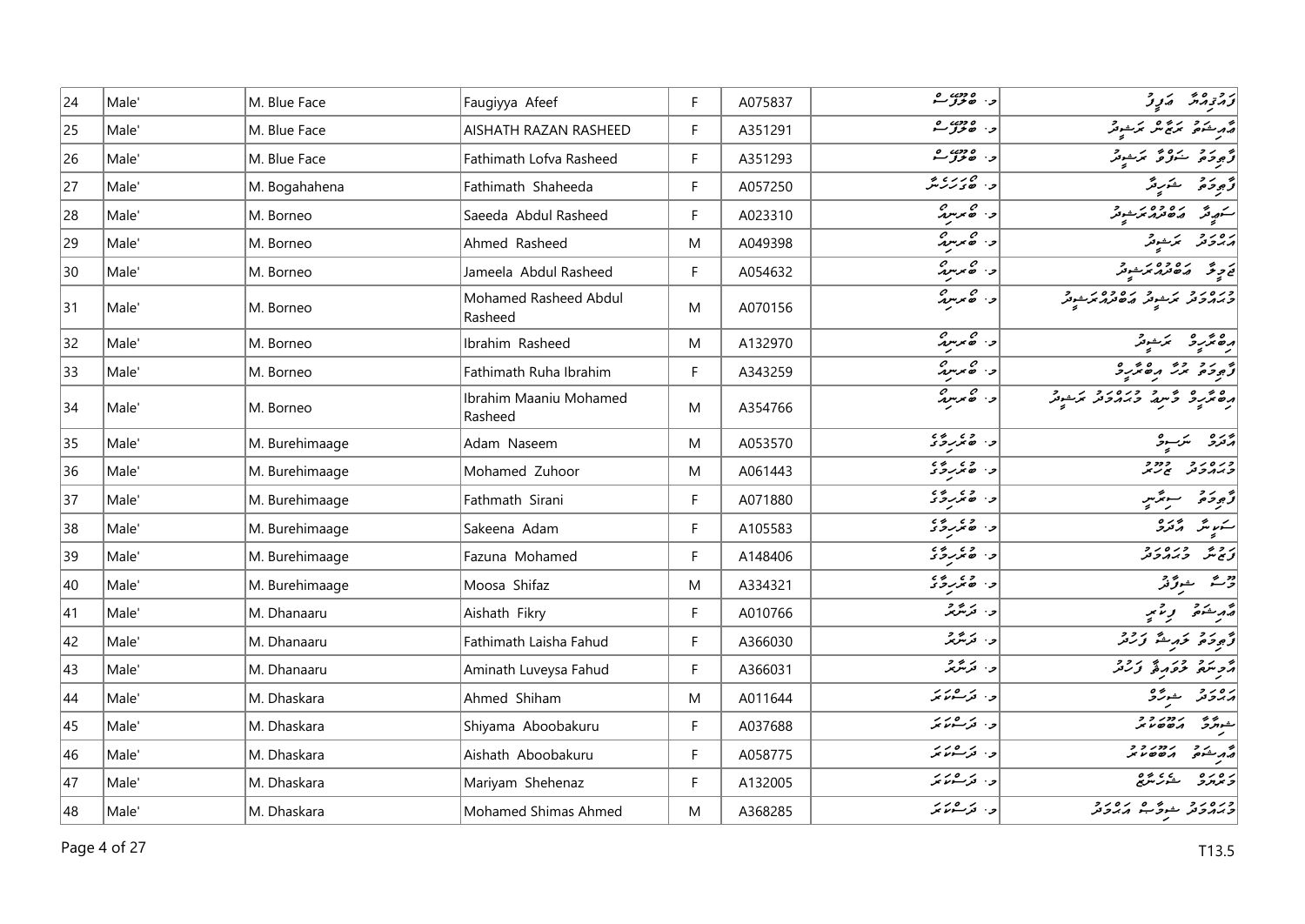| 49 | Male' | M. Dhaskara     | Ali Shimran Zubair    | M | A370006 | وستمر شملائيل                       | - 102020 10202                                                                                                                                                                                                                                                                                                   |
|----|-------|-----------------|-----------------------|---|---------|-------------------------------------|------------------------------------------------------------------------------------------------------------------------------------------------------------------------------------------------------------------------------------------------------------------------------------------------------------------|
| 50 | Male' | M. Dhaskara     | Mohamed Shaman        | M | A370007 | ى · تەركىمىتىكە                     | ورەرو شەھ                                                                                                                                                                                                                                                                                                        |
| 51 | Male' | M. Eleena       | Fareeda Hassan        | F | A033517 | د <sub>ا</sub> کرم <sub>ی</sub> نگر | تخيينتر الماشكس                                                                                                                                                                                                                                                                                                  |
| 52 | Male' | M. Eleena       | Abdulla Jabir         | M | A054839 | د . م د پر                          | أَصَاهَ مَنْ سَنَ صَحْبَ                                                                                                                                                                                                                                                                                         |
| 53 | Male' | M. Eleena       | Mohamed Hussain       | M | A058099 | د . م د پر                          | ورەرو جەسكىرىش                                                                                                                                                                                                                                                                                                   |
| 54 | Male' | M. Eleena       | Hassan Hussain        | M | A058100 | د . گرمویتر                         | يركنا المراكبه الكرامل                                                                                                                                                                                                                                                                                           |
| 55 | Male' | M. Eleena       | Ali Hussain           | M | A058101 | د . گرمونتر                         | ە ئەسەر                                                                                                                                                                                                                                                                                                          |
| 56 | Male' | M. Eleena       | Mariyam Jabir         | F | A058102 | د . مرموسرٌ                         | و وره و و                                                                                                                                                                                                                                                                                                        |
| 57 | Male' | M. Eleena       | Fathimath Hussain     | F | A058103 | د . گرمونتر                         | ا تو بر د<br>ا                                                                                                                                                                                                                                                                                                   |
| 58 | Male' | M. Eleena       | Jeeza Jabir           | F | A059837 | د . گرمونتر                         | $\begin{array}{cc} \mathbf{1}_{\mathbf{1}_{\mathbf{1}}} & \mathbf{1}_{\mathbf{1}_{\mathbf{1}}} \\ \mathbf{1}_{\mathbf{1}_{\mathbf{1}}} & \mathbf{1}_{\mathbf{1}_{\mathbf{1}}} \\ \mathbf{1}_{\mathbf{1}_{\mathbf{1}}} & \mathbf{1}_{\mathbf{1}_{\mathbf{1}}} & \mathbf{1}_{\mathbf{1}_{\mathbf{1}}} \end{array}$ |
| 59 | Male' | M. Eleena       | <b>ISMAIL JABIR</b>   | M | A062522 | د به کم پیگر                        | وستتجرجه<br>يځ ن تر<br>قع حر                                                                                                                                                                                                                                                                                     |
| 60 | Male' | M. Eleena       | Hussain Jabir         | M | A079064 | د . گرمونتر                         | بزسكر مره فأحوس                                                                                                                                                                                                                                                                                                  |
| 61 | Male' | M. Eleena       | Mohamed Makaarim      | M | A146681 | د . مرمویتر                         | ورەر د<br><i>دى</i> رمەتر<br>ىر ئەسمەر                                                                                                                                                                                                                                                                           |
| 62 | Male' | M. Eleena       | Aishath Afra          | F | A146707 | د با مړينگر                         | و ان المستحق المركز من                                                                                                                                                                                                                                                                                           |
| 63 | Male' | M. Eleena       | Aminath Jabir         | F | A219267 | د کا کار پنگ                        | $\begin{array}{cc} \overline{1} & 1 & 1 \\ 1 & 1 & 1 \\ 1 & 1 & 1 \end{array}$                                                                                                                                                                                                                                   |
| 64 | Male' | M. Eleena       | Asima Jabir           | F | A357111 | د· گرمچینگر                         | ويسوقر في حد                                                                                                                                                                                                                                                                                                     |
| 65 | Male' | M. Faiza        | Mohamed Nizar         | M | A041948 | و· ۆَرِجٌ                           | כמחכת תשת                                                                                                                                                                                                                                                                                                        |
| 66 | Male' | M. Faiza        | Ahmed Faizan Nizar    | M | A141027 | والمتماديح                          | وودد زرءٌ مر سرة لا                                                                                                                                                                                                                                                                                              |
| 67 | Male' | M. Faiza        | Aishath Zara Nizar    | F | A144791 | د . دَرِیجَ                         | و مشور و است می برای می                                                                                                                                                                                                                                                                                          |
| 68 | Male' | M. Fashala      | Aminath Fareesha      | F | A046883 | ى كەترى                             | أزويتم وتبريث                                                                                                                                                                                                                                                                                                    |
| 69 | Male' | M. Fashala      | Aishath Zuha Fazeel   | F | A157160 | وسى كمنكر                           | ەر ئىسكە ئەن كەن ئو                                                                                                                                                                                                                                                                                              |
| 70 | Male' | M. Fashala      | Mariyam Zama Fazeel   | F | A157161 | ى كەترى                             | دەرە بۇ ئەيگ                                                                                                                                                                                                                                                                                                     |
| 71 | Male' | M. Fashala      | Mohamed Zayyan Fazeel | M | A157162 | وسى كمنكر                           | ورەرو رەپە ئەسكى                                                                                                                                                                                                                                                                                                 |
| 72 | Male' | M. Fashuvimaage | Sameera Ali           | F | A028174 | و· ۇ ئرەپچى                         | سكوند الكو                                                                                                                                                                                                                                                                                                       |
| 73 | Male' | M. Fashuvimaage | Aly Nishat Faez       | M | A053284 | <sub>و</sub> . ئۇ ترەۋ ئى           |                                                                                                                                                                                                                                                                                                                  |
| 74 | Male' | M. Fashuvimaage | Fathmath Siyana       | F | A085331 | و· ۆترۈۋى                           | قَ و د قسم المستقر                                                                                                                                                                                                                                                                                               |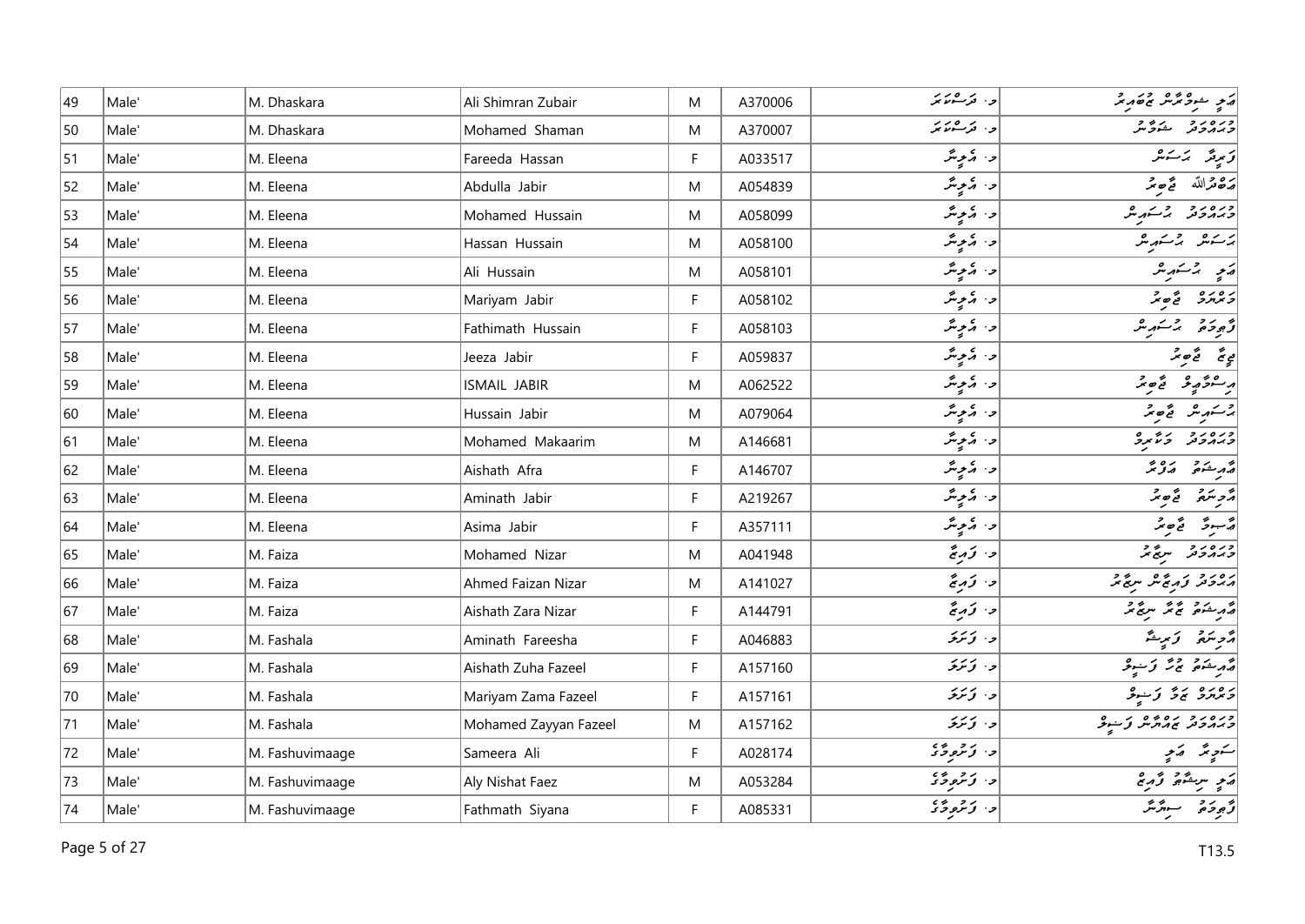| 75 | Male' | M. Fashuvimaage | Khadeeja Shuzeena Faiz            | F         | A099334 | و· ۇ ئرەۋ ۋ                        | زَمِرِيعٌ ۖ حَمْيٍ مَرَّ وَّ مِنْ ۖ                                            |
|----|-------|-----------------|-----------------------------------|-----------|---------|------------------------------------|--------------------------------------------------------------------------------|
| 76 | Male' | M. Fashuvimaage | Nathasha Faiz                     | F         | A140655 | د· ۇ ترەۋ ئ                        | أسترقوش ترمرمي                                                                 |
| 77 | Male' | M. Fehige       | Mohamed Rasheed                   | ${\sf M}$ | A022907 | <sub>ح</sub> . تۇر <sub>ى</sub> ج  | وره رو گرشوند<br>در در کار                                                     |
| 78 | Male' | M. Fehige       | Ibrahim Rasheed                   | M         | A026557 | <sub>ح</sub> . ئۇر <sub>ى</sub>    | أرەنۇر ئىسىم                                                                   |
| 79 | Male' | M. Fehige       | Mariyam Rasheeda                  | F         | A056813 | ه . ڈرئ                            | د ۱۳ پر مرکز پر                                                                |
| 80 | Male' | M. Fehige       | Hussain Rasheed                   | M         | A058543 | د· ڈربر                            | 2سكىرىنىڭ مۇھمۇقى                                                              |
| 81 | Male' | M. Fehige       | FATHIMATH RASHEEDA                | F         | A061506 | و، ئۇرۇ                            | أراموخاما المتحصر                                                              |
| 82 | Male' | M. Fehige       | Aminath Shazra Mohamed<br>Rasheed | F         | A061525 | <sub>و</sub> . ڈری                 | ه رو روه وره دو رو به د                                                        |
| 83 | Male' | M. Fehige       | Asima Rasheed                     | F         | A061587 | <sub>ح</sub> . ئۇر <sub>ى</sub> ج  |                                                                                |
| 84 | Male' | M. Fehige       | Nasheeda Ali                      | F         | A061588 | د . ۇرد                            |                                                                                |
| 85 | Male' | M. Fehige       | Aminath Rishfa Mohamed            | F         | A074441 | د· ۇربۇ                            | د دو ده وره دورو<br>مرح مرشوفي وبرمرد                                          |
| 86 | Male' | M. Fehige       | Aishath Seema                     | F         | A079329 | ه . ڈری <sup>م</sup> ی             | أوه مشوقو المسوقة                                                              |
| 87 | Male' | M. Fehige       | Ahmed Rasheed                     | M         | A106097 | د· ڈربز                            | رەر تەرىپىدە<br>مەركىر كەشپەر                                                  |
| 88 | Male' | M. Fehige       | Ali Shabin                        | ${\sf M}$ | A112564 | و· ڈر <sub>ند</sub> ی              | $\begin{array}{cc} \circ & \circ & \circ \\ \circ & \circ & \circ \end{array}$ |
| 89 | Male' | M. Fehige       | Aishath Shabeen                   | F         | A112565 | ه . ڈری <sup>م</sup> ی             |                                                                                |
| 90 | Male' | M. Fehige       | Aishath Mohamed                   | F         | A115654 | ه ۱۰ تۈرى<br>م                     | أثم المشكرة المحتمدة والمحمدة                                                  |
| 91 | Male' | M. Fehige       | Aminath Raayaa Ahmed              | F         | A115715 | د . ڈر <sub>ن</sub> ڈ              | أثر برو المحمد المار والمحمد                                                   |
| 92 | Male' | M. Fehige       | Mohamed Rai Ahmed                 | ${\sf M}$ | A165632 | ه . ڈرڈ                            | ورەرو په دەرو                                                                  |
| 93 | Male' | M. Fehige       | Aminath Rasheeda                  | F         | A219248 | و· ڈری                             | أأزحر تكره وترافير                                                             |
| 94 | Male' | M. Fehige       | Aishath Dheena Shaheem            | F         | A326700 | ه . ڈرڈ                            | و ديدو مرسم خريده<br>مرسمونو مرسم خريده                                        |
| 95 | Male' | M. Fehige       | Mohamed Shimah Shiyam             | ${\sf M}$ | A326730 | ه ۱۰ تۈرى<br>م                     | ورەرو جوۇر جەدۇر                                                               |
| 96 | Male' | M. Fehige       | Mariyam Hashma Shahid             | F         | A337818 | و، ۇرۇ                             | رەرە رەپ شەر                                                                   |
| 97 | Male' | M. Fehige       | Mohamed Lujain Shahid             | M         | A351964 | ه<br>د کريز                        | ورورو ورمر كريد                                                                |
| 98 | Male' | M. Fehige       | Mohamed Ehab Ibrahim              | M         | A395832 | و، ۇر <sub>ى</sub> ج               | כמחכת תמם תסתיק                                                                |
| 99 | Male' | M. Filaaliyaa   | ANULA SALEEM                      | F         | A047113 | د· وِگ <sup>و</sup> گ <sup>ا</sup> | پر پژیخت سکوچری                                                                |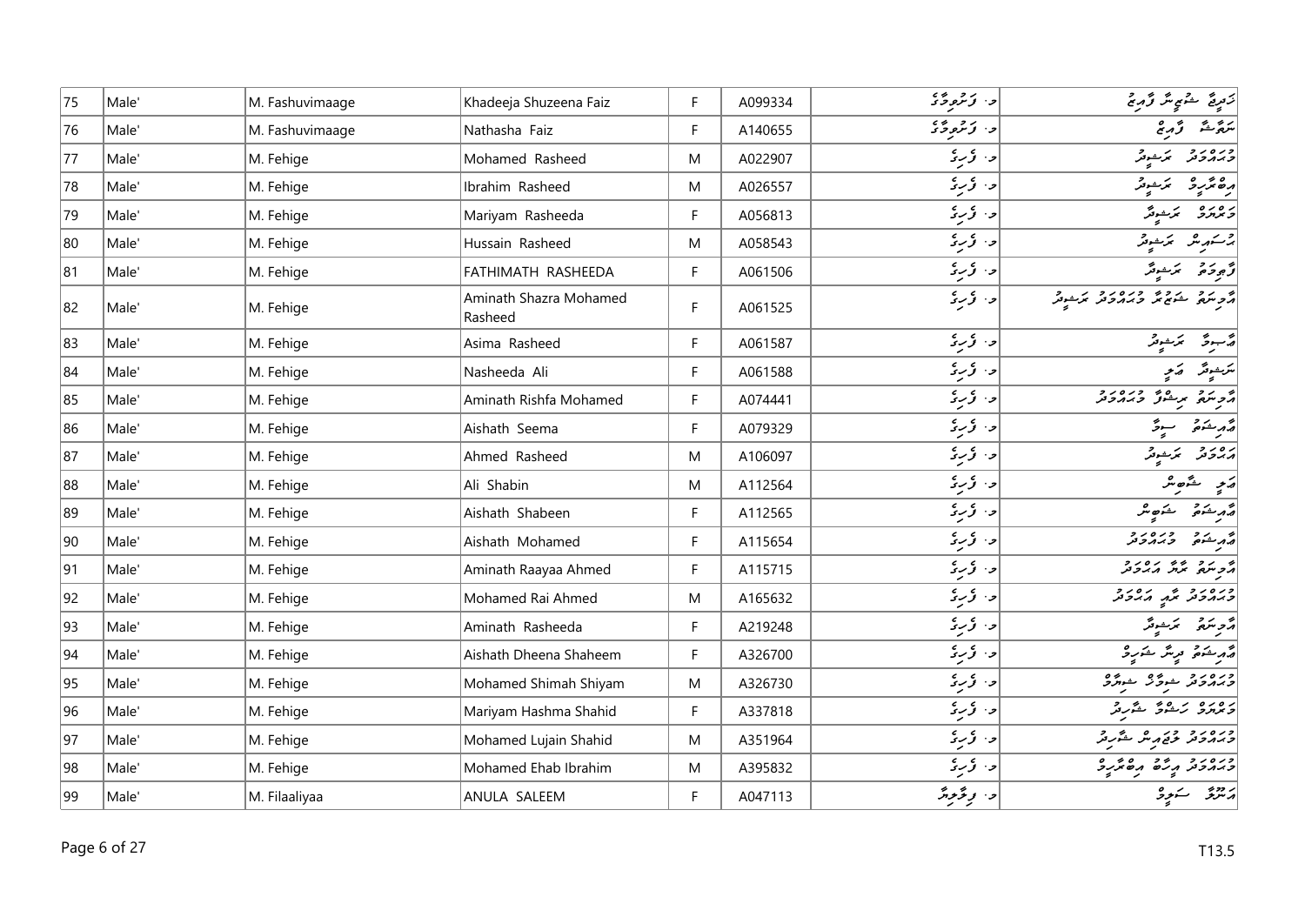| 100 | Male' | M. Filaaliyaa      | Ali Saleem            | ${\sf M}$ | A074626 | د· وِدْوِيْر                                               | ړې خود                                             |
|-----|-------|--------------------|-----------------------|-----------|---------|------------------------------------------------------------|----------------------------------------------------|
| 101 | Male' | M. Filaaliyaa      | Aishath Maha Ali      | F         | A397980 | د. وِدَّدِيَّ                                              |                                                    |
| 102 | Male' | M. Fuji            | Ali Waheed            | ${\sf M}$ | A025284 | و· تۇيچ                                                    | ەكىي ئەرەر                                         |
| 103 | Male' | M. Fuji            | Mohamed Adeem         | M         | A031970 | و· تۇيچ                                                    | ورەرو رو                                           |
| 104 | Male' | M. Fuji            | Hussain Nadheem       | M         | A031971 | ا پر کوي                                                   | جر <u>س</u> ے م <i>ہ</i> میں                       |
| 105 | Male' | M. Fuji            | Moomina Abdul Sattar  | F         | A045893 | و· تۇيچ                                                    | ره وه ره دو<br>پره توپر سوپر د<br>د د بر<br>د د بر |
| 106 | Male' | M. Fuji            | Ibrahim Widhaadhu     | M         | A349937 | و· تۇيچ                                                    | ەر ھەترىر <i>3</i><br>وترتر                        |
| 107 | Male' | M. Fushethikaaluge | Hawwa Sharmeela       | F         | A034923 | د . د د عروجو تا و د .<br>د . د ترجو تا نود                | برەپچ<br>شە ئۈچە ئۇ                                |
| 108 | Male' | M. Fushethikaaluge | Hassan Shareef        | M         | A035287 | د . ژنگه په دې                                             | برسەيىتە<br>مشكرو                                  |
| 109 | Male' | M. Fushethikaaluge | Hussain Shareef       | M         | A044736 | د . ژ ژ <sub>مونا</sub> و ،                                | ير سەر سىر ئىسىرى                                  |
| 110 | Male' | M. Fushethikaaluge | Mohamed Siruhan       | M         | A088875 | د . ژ ئر <sub>مو</sub> ر ژ د ،                             | و ر ه ر و<br>و پر پر <del>و</del> تر               |
| 111 | Male' | M. Fushethikaaluge | Mariyam Nisa          | F         | A094237 | د . ژگر <sub>مو</sub> رگردی<br>د . ژگرم <sub>و</sub> رگردی | ر ه ر ه<br><del>د</del> بربرگ                      |
| 112 | Male' | M. Fushethikaaluge | Mohamed Aleef Ibrahim | M         | A131027 | د . ژ ئر <sub>مو</sub> ر ژ د ،                             | כנסנב גבר תפתוב                                    |
| 113 | Male' | M. Fushethikaaluge | Ismail Shareef        | ${\sf M}$ | A151431 | د . ژگر <sub>مو</sub> رگردی<br>د . ژگرمو <sup>ر</sup> گردی | ىر مەئىچ مەغ<br>ے مور <sup>9</sup>                 |
| 114 | Male' | M. Fushethikaaluge | Ibrahim Shareef       | M         | A219262 | د . ژ تر <sub>مو</sub> تا و ،                              | رەنزىر ئىبر                                        |
| 115 | Male' | M. Fushethikaaluge | Qayyim Bin Hussain    | M         | A326881 | د . و <i>نگه با د</i> ه                                    | تمرمرد ومر بر خمر مر                               |
| 116 | Male' | M. Fushethikaaluge | Ali Siyaz Ahmed       | M         | A336168 | د . ژ ئر <sub>مو</sub> ر ژ د ،                             | د موجود ده در د                                    |
| 117 | Male' | M. Fushethikaaluge | Aminath Simana        | F         | A336198 | د . ژنگه په دې                                             | ر محمد پر دیگر<br>مرکز مرکز مرکز<br>سىۋىتر<br>—    |
| 118 | Male' | M. Fushethikaaluge | Hamadh Naabith Hassan | M         | A361305 | د . ژن <i>گه پاره</i> د                                    | رره شهر و رکس                                      |
| 119 | Male' | M. Gahaa           | Salma Fikry           | F         | A042181 | و· ئەگ                                                     | رىرە ئ<br>و رژمېر                                  |
| 120 | Male' | M. Gahaa No 4      | Ali Shahid            | M         | A071163 | و. ئەڭ سەھەم 4                                             | ړې شرېر                                            |
| 121 | Male' | M. Gahaa No 4      | Mohamed Munzir Ali    | ${\sf M}$ | A393095 | و. ئەڭ سەھەم 4                                             | ورەرو ومزرعه كمر                                   |
| 122 | Male' | M. Gehi            | Ahmed Saeed           | ${\sf M}$ | A050664 | وسميء                                                      | رەر دىمبەر                                         |
| 123 | Male' | M. Golden Crown    | Fathimath Shaneez     | F         | A068480 | ە ئەمەرەمەرە<br>جەنبى ئەمەن ئەر                            | ۇ بوز ئ                                            |
| 124 | Male' | M. Golden Crown    | Adam Haleem           | M         | A092375 | ە ئەمەدەم ئەرەك ئەرەر<br>ئەسىرى ئىرىدىكى ئىرىد             | پور ہ<br>پر تعری<br>برَموِدْ                       |
| 125 | Male' | M. Golden Crown    | Mohamed Shinaz        | ${\sf M}$ | A124640 | ە ئەمەم ھەم ھەر<br>جەن ئەمەم ئەمەر بىر                     | ورەرو ھەرە                                         |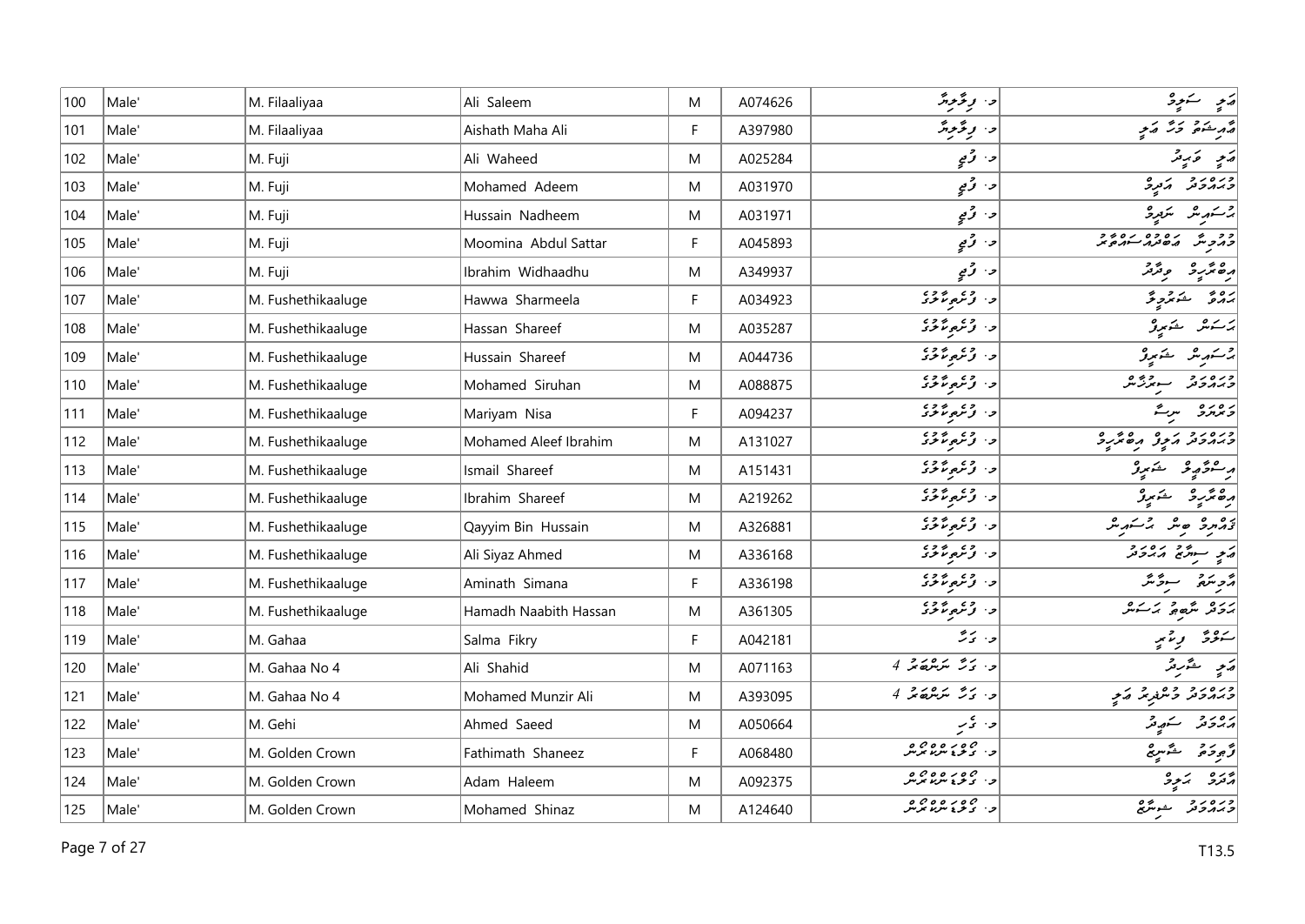|     | Male' | M. Halaveli      | Aminath Rauna                  | F  | A085085 | <mark>ى ئەنزە</mark> ب                               | أزويته بمدشر                               |
|-----|-------|------------------|--------------------------------|----|---------|------------------------------------------------------|--------------------------------------------|
| 126 |       |                  |                                |    |         |                                                      |                                            |
| 127 | Male' | M. Halaveli      | Mohamed Azlan Zahir            | M  | A362013 | وسترقرة مو                                           | ورەر د درد د پر                            |
| 128 | Male' | M. Halaveli      | Shanaz Zahir                   | F  | A362014 | وسترقرة و                                            | شَرْمَرْجَ تَحْرِيْرُ                      |
| 129 | Male' | M. Handhubalaage | <b>Mohamed Manik</b>           | M  | A069685 | و . که سرچر <i>ه و .</i><br>و . که سرچر <i>ه و</i> د | ورەر ور<br>دېرمروتروسرى                    |
| 130 | Male' | M. Handhubalaage | Fathimath Asila Mohamed        | F. | A340484 | و . که سرچر <i>ه و ،</i>                             | د دو و دره دورو<br>د وده ماسوژ وره دو      |
| 131 | Male' | M. Handhubalaage | Mariyam Saliya Mohamed         | F. | A340594 | ا د . که سرچر <i>ه څ</i> ر                           | כמתכ גימי בגבנים                           |
| 132 | Male' | M. Hathikandu    | Aishath Fayyasha               | F. | A051287 | د ۰ سکه د تم سره                                     | أقرم شوه ومره شر                           |
| 133 | Male' | M. Hathikandu    | Mohamed Fazeel                 | M  | A063949 | د ۰ سکيږيد ته د                                      | ورەرو زېږ                                  |
| 134 | Male' | M. Hathikandu    | Aminath Waheeda                | F. | A064007 | د · رَموماً ميني ٌ                                   | أأدح المتمريح وأراقه                       |
| 135 | Male' | M. Hathikandu    | Fathimath Fizana               | F  | A075663 | ح- ئە <sub>م</sub> رىئەس <sup>ى</sup>                | أواقبوخا وبالمحامل                         |
| 136 | Male' | M. Hathikandu    | Ahmed Moosa                    | M  | A148743 | د <sub>:</sub> ر <sub>ک</sub> ویاسهٔ                 | دەر دەھتە                                  |
| 137 | Male' | M. Hathikandu    | Ali Moosa                      | M  | A166866 | ح <sup>.</sup> سڪ پر ماسي <sup>ع</sup>               | پر دی م                                    |
| 138 | Male' | M. Hathikandu    | Fathmath Zumra                 | F  | A277495 | <mark>و، ئەرىئەت</mark>                              | $707$ $799$                                |
| 139 | Male' | M. Hathikandu    | Hawwa Lubna                    | F  | A341664 | <mark>و، ئەرىئەت</mark>                              | ره ده دور                                  |
| 140 | Male' | M. Hathikandu    | Mohamed Ifham Ali              | M  | A373258 | <sub>ح</sub> . سَعِيدَ ملمع                          |                                            |
| 141 | Male' | M. Hathikandu    | Aishath Aika                   | F  | A373259 | ر. ئەرىئەر                                           |                                            |
| 142 | Male' | M. Hathikandu    | Mohamed Zidhan Nizam           | M  | A373262 | ح- ئە <sub>م</sub> رىئەس <sup>ى</sup>                |                                            |
| 143 | Male' | M. Hiari         | Shafeega Idris                 | F. | A035273 | <i>وسيرمي</i> ر                                      | شَورٍ تَنْ رَوْرَ يِرْ -                   |
| 144 | Male' | M. Hiari         | Mayamin Hassan Luthfy          | F. | A333852 | وسيرتمبر                                             | دو ه پرکار دو                              |
| 145 | Male' | M. Hiari         | AISHATH YUMNY HASSAN<br>LUTHFY | F  | A333854 | وسريرسمبر                                            | أَمَّ مِشْهُمْ أَمْرُوسٍ بَرْسَسٌ وَجْرَبٍ |
| 146 | Male' | M. Hudhubitha    | Zubaida Abdulla                | F. | A054710 | و رقومي                                              | تج صَمَّ مَنْ صَمَّرْ اللَّهُ              |
| 147 | Male' | M. Hudhufas      | Ahmed Naeem                    | M  | A011176 | ى بەردىر ھ                                           | أرور والمتهاد                              |
| 148 | Male' | M. Hudhufas      | Adam Shifau                    | M  | A051129 | ى بە ئەرى <i>ق ش</i>                                 | وره شوژه.<br>منزد شوژه                     |
| 149 | Male' | M. Hudhufas      | Madeeha Moosa                  | F  | A051175 | و . روز ژگ                                           | دَ پِرِ مَسَمَّ                            |
| 150 | Male' | M. Hudhufas      | Mohamed Shifan                 | M  | A052972 | و . رتوژ ک                                           | ورەرو ھۆش                                  |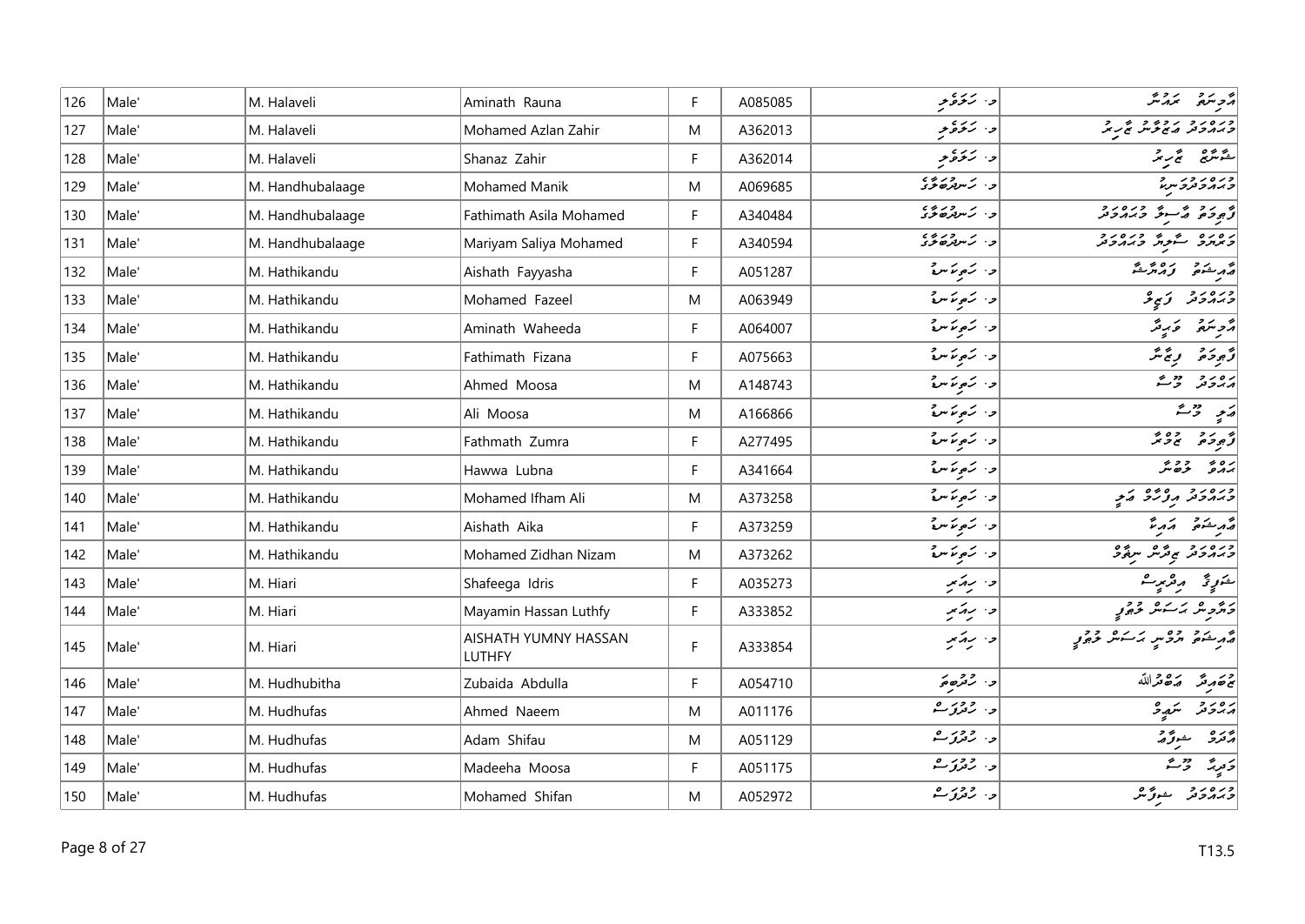| 151 | Male' | M. Husnoo Villa  | Kausaru Razee           | F           | A025337 | <sub>و</sub> . رمشتر <sub>و</sub> ۇ       | ىر جەيز<br>مارشى ئىر<br>بمرتسو                         |
|-----|-------|------------------|-------------------------|-------------|---------|-------------------------------------------|--------------------------------------------------------|
| 152 | Male' | M. Husnoo Villa  | Hamza Razee             | M           | A025338 | - ر <sup>و</sup> سرمبرو گر                | برونج                                                  |
| 153 | Male' | M. Husnoo Villa  | Fathmath Razie          | F           | A099207 | <sub>و</sub> . رُئەمت <sub>ىۋ</sub> ۇ     | و مرد د<br>افراد مرد م                                 |
| 154 | Male' | M. Husnoo Villa  | Ahmed Aiman             | M           | A131130 | د. رژ شرموژ                               | بر 2 بر 1<br>م <i>ر</i> بر <del>5</del> تر<br>مەمەرىشە |
| 155 | Male' | M. Husnoo Villa  | Aminath Razee           | F           | A160557 | د. رژشته مربوعه                           | تھونے<br>مرکبے<br>أرمز سرة                             |
| 156 | Male' | M. Husnoo Villa  | Aishath Abdulla         | $\mathsf F$ | A305163 | <sub>و</sub> . رُئەمش <sub>ىر</sub> ۇ     | مُ مشموع مُ صَحْرَاللّه                                |
| 157 | Male' | M. Husnoo Villa  | Ali Aiman Razie         | M           | A316258 | <sub>و</sub> . رُئے مِت <sub>عو</sub> مَّ | أړنې ډېرد نګر ټرېنې                                    |
| 158 | Male' | M. Husnoo Villa  | Hawwa Nabeela           | $\mathsf F$ | A331547 | د. رژ شریو و گ                            | رە ئىھۇ                                                |
| 159 | Male' | M. Husnoo Villa  | Hassan lujaz            | M           | A346888 | - يەممبرى<br>مەسىر يەمبرى                 | برسكانكر المروروج                                      |
| 160 | Male' | M. Husnoo Villa  | Abdulla Maseeh          | M           | A363503 | د. رژ شهره ژ                              | أشكاه تحريد                                            |
| 161 | Male' | M. Husnoovilaage | Rifaa-ath Razei         | M           | A024929 | د. ژگستره دی                              | ىر ئۇ ھەمى                                             |
| 162 | Male' | M. Husnoovilaage | Rilwaan Raazie          | M           | A025433 | د ده دو ده<br>د رسومبرونور                | ىرىشوقە تەپتىر                                         |
| 163 | Male' | M. Husnoovilaage | Ahmed Razi              | M           | A050521 | د. رژیمبروتور                             | رەرد گرىنو<br>مەردىر گرىنو                             |
| 164 | Male' | M. Husnoovilaage | Abdulla Rizam Raazie    | M           | A099209 | د. رژگی پیمبر پور                         | وَحْقَقْدَاللّهُ سِيَّحْرَ مُدَّسِّهِ                  |
| 165 | Male' | M. Husnoovilaage | Mohamed Razie           | M           | A127887 |                                           | وره رو گرب                                             |
| 166 | Male' | M. Husnoovilaage | Mariyam Fariha Razi     | F           | A278550 | د . ر مشروع د ،<br>د . ر مشروع د          | دەرە ۋىر ئىن                                           |
| 167 | Male' | M. Huvairiyaa    | Hassan Niyaz            | M           | A024392 | د زوکرېږمبر                               | ىر كەش سەرتىنى                                         |
| 168 | Male' | M. Huvairiyaa    | Migdhaadh Maeesh Hassan | M           | A347806 | - رحوكم بروگر                             | وووو دريو ټرخمر                                        |
| 169 | Male' | M. Ilex          | Adam Haleem             | M           | A026737 | د . مَهْرِ عُدْ -                         | أرتره برود                                             |
| 170 | Male' | M. Ilex          | Ahmed Haleem            | M           | A038802 | د . مەمرىم م                              | رەرد بەدە                                              |
| 171 | Male' | M. Ilex          | FATHIMATH SHEHENAZ      | F           | A042213 | <sub>د ، مەبر دىم م</sub>                 | ژ <sub>ە</sub> رە شەرىپى                               |
| 172 | Male' | M. Ilex          | Shimla Ismail           | $\mathsf F$ | A042214 | د . مَهْرِ پُرو و                         | جروى پر جۇيرو                                          |
| 173 | Male' | M. Ilex          | Mohamed Areef           | M           | A042215 | <sub>ح</sub> . مَه بِحَدْ ع               | ورەرو كەيدۇ                                            |
| 174 | Male' | M. Ilex          | Aishath Moosa           | $\mathsf F$ | A055975 | د . مەمرىز ئاگ                            | أوكر شده وحركم                                         |
| 175 | Male' | M. Ilex          | Ibrahim Haleem          | M           | A060004 | ه . م. م. ع. ه.                           | رەپرىر بەرد                                            |
| 176 | Male' | M. Ilex          | Shakeela Ismail         | F           | A078883 | د . مَهْرِ عُدْ -                         | أشربة وعقوبة                                           |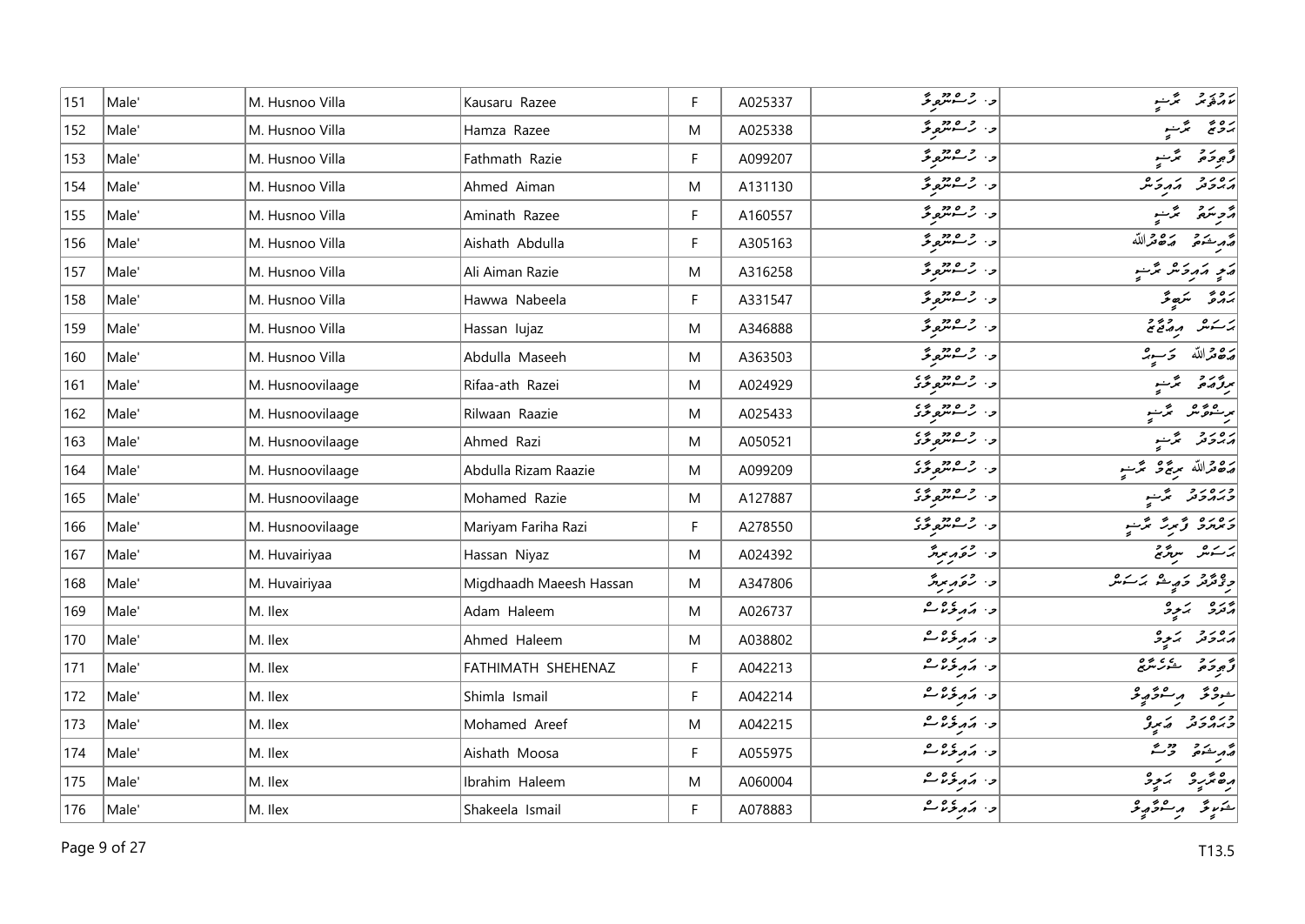| 177 | Male' | M. Ilex             | Salma Ismail              | F  | A089949 | <i>ەن مەم</i> ۇرى                   | سەۋۋە مەسىۋەتى                                                           |
|-----|-------|---------------------|---------------------------|----|---------|-------------------------------------|--------------------------------------------------------------------------|
| 178 | Male' | M. Ilex             | Noora Mohamed             | F. | A138131 | د . مَهْ بِرْدْ مْ                  | دوره وره رو<br>سرگر وبرمرونر                                             |
| 179 | Male' | M. Ilex             | Layalee Ibrahim Ismail    | F. | A160333 | <sub>ح</sub> . مەمەنزىما ئ          | خترو معتربر مصرفوف                                                       |
| 180 | Male' | M. Ilex             | Abdulla Yamin Moosa       | M  | A291296 | <i>ە. مەم</i> ۇرى                   | مَ مِعْدَاللّهِ مُدَّجِ مِّرْ حَرْجَ                                     |
| 181 | Male' | M. Ilex             | Anoof Abdulla Usman       | M  | A329754 | د . مەمرىئو ئە                      | ر دوه بره د <sub>اللّه</sub> چ و د ه<br>مسرو صفرالله صف <sub>ر</sub> و ش |
| 182 | Male' | M. Ilex             | Aishath Yasmeen Moosa     | F  | A329770 | د . مەمرىم م                        | و مشروع مرکو میں مشرک                                                    |
| 183 | Male' | M. Ilex             | Rooya Mohamed Manik       | F  | A341982 | د . مَهْرِ دْ مْ                    | ככם כנסנכניתם<br>מגות במגבעביתם                                          |
| 184 | Male' | M. Jihathul Vaadhee | Ibrahim Mukhthar          | M  | A011572 | ر <sub>و م</sub> روه ژو پر          | دە ئۆرە دەپرو                                                            |
| 185 | Male' | M. Jihathul Vaadhee | Aishath Naasira           | F  | A101746 | و·   موٽوگوريد                      | ۇرمىشق ئىش ئى                                                            |
| 186 | Male' | M. Jihathul Vaadhee | Fathimath Hudhuna Ibrahim | F. | A343528 | و·   موٽرو ويرِ<br>و·   موٽرو وير   | و و ده در شهره و هند و                                                   |
| 187 | Male' | M. Juliet House     | Mohamed Naseem            | M  | A011150 | 2200000000000                       | ورەرو كرسو                                                               |
| 188 | Male' | M. Juliet House     | Ahmed Shahud Naseem       | M  | A103562 | בי בתחשינה                          | رەر دېدر دې گرسو                                                         |
| 189 | Male' | M. Juliet House     | Fathmath Shadhin Naseem   | F  | A329720 | כי <sub>בר</sub> בקרים ברגים        | وتجوخني الشمريش لترسوف                                                   |
| 190 | Male' | M. Kaim             | Ahmed Iqbal               | M  | A036274 | د . مأمرد                           | رەرو رەھو                                                                |
| 191 | Male' | M. Kaim             | Mishka Ahmed Iqbal        | F  | A159524 | د ، ئامرۋ                           | وشرع برورد بروهو                                                         |
| 192 | Male' | M. Karanfooge       | Arifa Yoosuf              | F. | A009225 | و . کا تر ۶۶۵<br>و . کا ترسرو د     | پرېتر د چېمنسونو                                                         |
| 193 | Male' | M. Karanfooge       | Abbas Yoosuf              | M  | A028157 | و . که تر ۶۶۵ و<br>و . که تیرسونی ی | ړه په در ده                                                              |
| 194 | Male' | M. Karanfooge       | Azma Abbas                | F  | A028159 | ر ر ر د ده<br>و . ر ر بر رو د       | 2501 301                                                                 |
| 195 | Male' | M. Karanfooge       | Aminath Haifa Abbas       | F. | A028173 | ر ر د ده ده<br>و . ما برس پی        | הכית התל החלם                                                            |
| 196 | Male' | M. Karanfooge       | Mohamed Azmeel Abbas      | M  | A028175 | و . که تر ۶۶۵ و                     | כנים ניכן בי ניסי פ                                                      |
| 197 | Male' | M. Karanfooge       | Mariyam Limya Abbas       | F  | A032098 | ر ر د دوه<br>و . ما برس و           | - 0 10 10 10 10 10                                                       |
| 198 | Male' | M. Karanfooge       | Adnan Yoosuf              | M  | A038775 | و . کا تر ۶۶۵<br>و . کا تر سربی ت   | بر دی <sub>گر</sub> مبر میں دور<br>مریز میں مرکسو                        |
| 199 | Male' | M. Karanfooge       | Zareena Ibrahim           | F  | A154907 | ر ر د ۲۶۵<br>و۰ ما برس پی           | ىمىيەتتىر مەھترىيەتى                                                     |
| 200 | Male' | M. Karanfooge       | Mohamed Anoof Adnan       | M  | A156123 | ر ر د ده ده<br>و ۰ ما برس و د       | כנסנים נחדש הכשיב<br>בההכנה הייטל, הבניילייל                             |
| 201 | Male' | M. Kokaa Avi        | Adam Idrees               | M  | A012166 | - پروبر<br>احس <sup>ور</sup> متماره | پژر ہ<br>پڑتر پ<br>ىر قرىر شە                                            |
| 202 | Male' | M. Kokaa Avi        | Mohamed Samee             | M  | A047652 | ح به سوند د بر<br>ح به سوند کرم     | و ر ه ر د<br>تر پر ژ تر<br>ستثمتي                                        |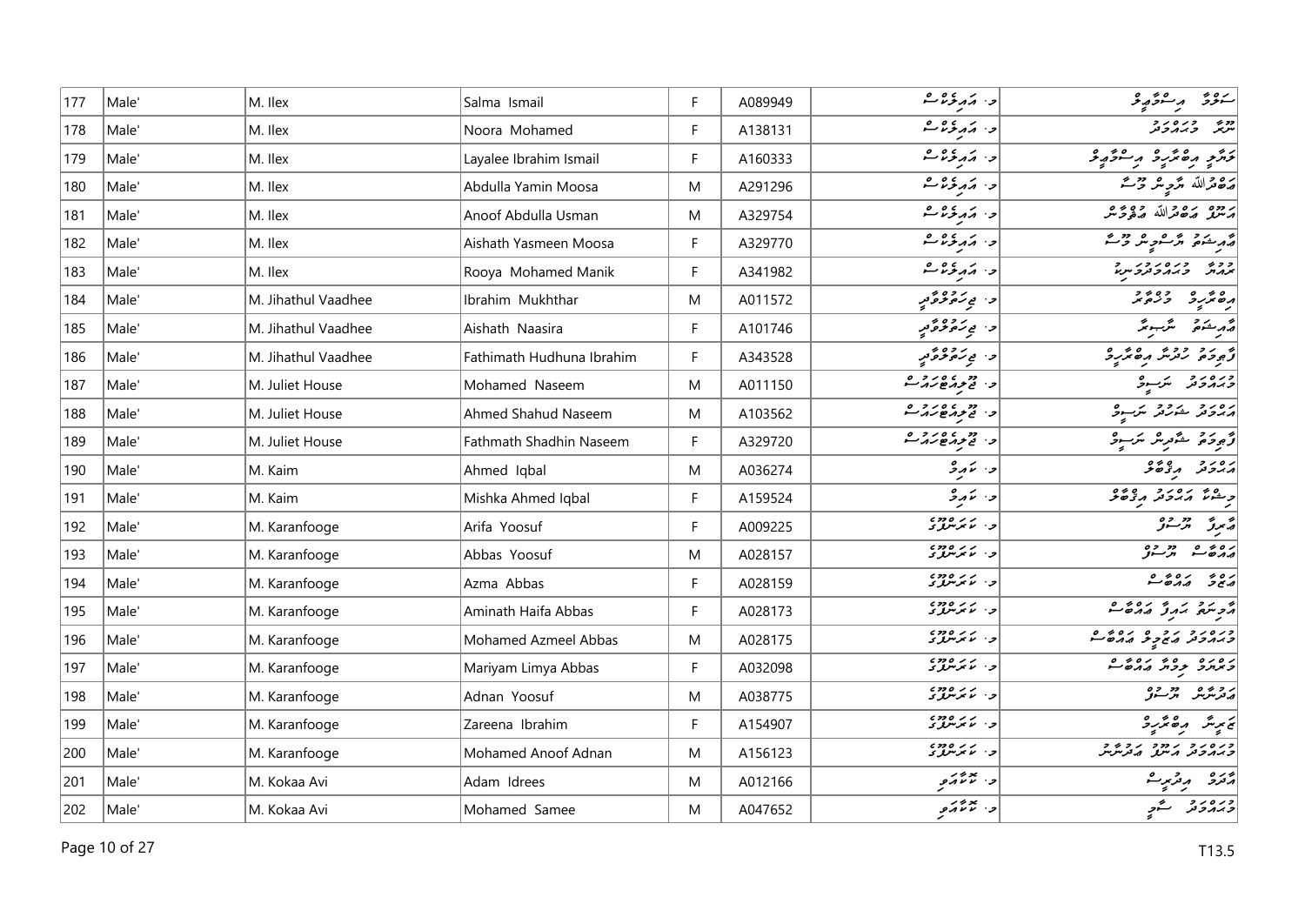| 203 | Male' | M. Kokaa Avi          | Mariyam Shiyana         | F           | A053832 | د به منه ده <sub>و</sub>                                                                                       | شەرگەنگر<br>ك<br>ر ه ر ه<br>تر بر بر |
|-----|-------|-----------------------|-------------------------|-------------|---------|----------------------------------------------------------------------------------------------------------------|--------------------------------------|
| 204 | Male' | M. Kokaa Avi          | Aishath Salyna          | F           | A078548 | ح بم عموم م                                                                                                    | وترمينونه                            |
| 205 | Male' | M. Kokaa Avi          | Fathimath Ryna          | $\mathsf F$ | A078549 | - مونړو                                                                                                        | و مرد د                              |
| 206 | Male' | M. Kokaa Avi          | Ahmed Shabeen           | M           | A147362 | - ئامۇمۇ                                                                                                       | رەرد خومىگر                          |
| 207 | Male' | M. Kokaa Avi          | Hassan Saaid Adam       | M           | A164757 | - پېژگړې                                                                                                       | يُرَسَمَّسُ سُمُرِيْرِ مُرْمَرِدِ    |
| 208 | Male' | M. Kokaa Avi          | Hussain Saajidh         | M           | A372245 | ح به عنونه کو                                                                                                  | چرىسىر شەھ بىر                       |
| 209 | Male' | M. Kokaa Avi          | Aminath Maisha Adam     | F           | A378002 | د به منه ده <sub>و</sub>                                                                                       | و دو در شه وره                       |
| 210 | Male' | M. Kokaa Handhuvaru   | Mohamed Nimal           | M           | A032300 | د . سیم شور در در در این کار در این کار در این کار در این کار در این کار در این کار در این کار در این کار در ا | ورەرو سرگەم                          |
| 211 | Male' | M. Kokaa Handhuvaru   | Aminath Nasfa           | F           | A032301 | ى سىم ئىس تەرىپى<br>ت                                                                                          | أأرمز المترافق                       |
| 212 | Male' | M. Kokaa Handhuvaru   | Aishath Nusla           | F           | A032302 | د . سی شمار در در د                                                                                            | ە ئەرىشكى ئىس ئىر                    |
| 213 | Male' | M. Kokaa Handhuvaru   | Hussain Nishah          | M           | A032303 | و . سی شرکت مرکز و بر                                                                                          | رحم المراكز المعربية في              |
| 214 | Male' | M. Kokaa Handhuvaru   | Ahmed Waheed            | M           | A034816 | و . سی شما شروع می                                                                                             | رەر <del>د</del> كەيدىگە             |
| 215 | Male' | M. Kokaa Handhuvaru   | Ibrahim Nauzal          | M           | A072833 | د . سیم شرکس پروتر و .<br>د . س س سرچری سر                                                                     | גە <i>גېر د سکەن</i> د               |
| 216 | Male' | M. Kokaa Handhuvaru   | Ibrahim Azyan Nimal     | M           | A152982 | پر پر پر در د<br>و۰ تا تا که برپرو پر                                                                          | رە ئرىر ئىزىر سرگە                   |
| 217 | Male' | M. Kudhehigasdhoshuge | Sureena Yoosuf          | F           | A099890 | و ، رو و د د و و د و د<br>و ، را فربر کا مسئولاترو                                                             | ا ش <sub>مبر</sub> یئر بر مرد و در   |
| 218 | Male' | M. Kudhehigasdhoshuge | Abdulla Shihan          | M           | A101175 | و به عموم د محمد و د ا<br>د به عموم د کار محمد مورد                                                            | چەقراللە ھو <i>رتى</i><br>           |
| 219 | Male' | M. Kudhehigasdhoshuge | Shereena Yoosuf         | F           | A128718 | و ۱۰ موک <i>ر رو تاور</i> و د<br>د ۱۰ موکر رو سوترمرو                                                          | شومریٹر در دو                        |
| 220 | Male' | M. Kudhehigasdhoshuge | Ahmed Hishaan           | M           | A128719 | و به وې د مرکز ده ده د د د کاله د د د د لار د د د لار د د د د لار د د د د لار د د د د د لار د د د د لار د د د  | دەرو بەشەر                           |
| 221 | Male' | M. Kudhehigasdhoshuge | Hajara Ali              | F           | A133018 | و ۱۰ موکر رو مور و د<br>د ۱۰ موکر رو سوفرس                                                                     | لتفقيم المكمج                        |
| 222 | Male' | M. Lansimoo Villa     | Zubair Hassan           | M           | A001941 | د . ئەنگەسىز ئوقر                                                                                              | تم مريز برسكير                       |
| 223 | Male' | M. Lansimoo Villa     | Mohamed Shaam Zubair    | M           | A155017 |                                                                                                                |                                      |
| 224 | Male' | M. Lansimoo Villa     | Aishath Leela           | F           | A155209 | د· ئۇنگرىسىۋە ئە                                                                                               | أورشني ببرقه                         |
| 225 | Male' | M. Lansimoo Villa     | Shah Zubair             | M           | A372121 | ە ئەنگەسىزە ئە                                                                                                 | 3.002                                |
| 226 | Male' | M. Lansimooge         | Abdul Hameed            | M           | A051137 | د .  ئۇنگرىسىزدى<br>ر                                                                                          | ر ه د ه ر د د<br>ماه مرکز د د        |
| 227 | Male' | M. Lansimooge         | Ramziyya Usman          | F           | A056923 | و . ئۇنگرىسىزى<br>ب                                                                                            | גם פיצ בפיצים                        |
| 228 | Male' | M. Lansimooge         | Fathimath Shaana Farooq | F           | A063819 | د . ئۇنگرىسىزدى<br>ر                                                                                           | ۇ بەر قىشىش ئۇنىزە                   |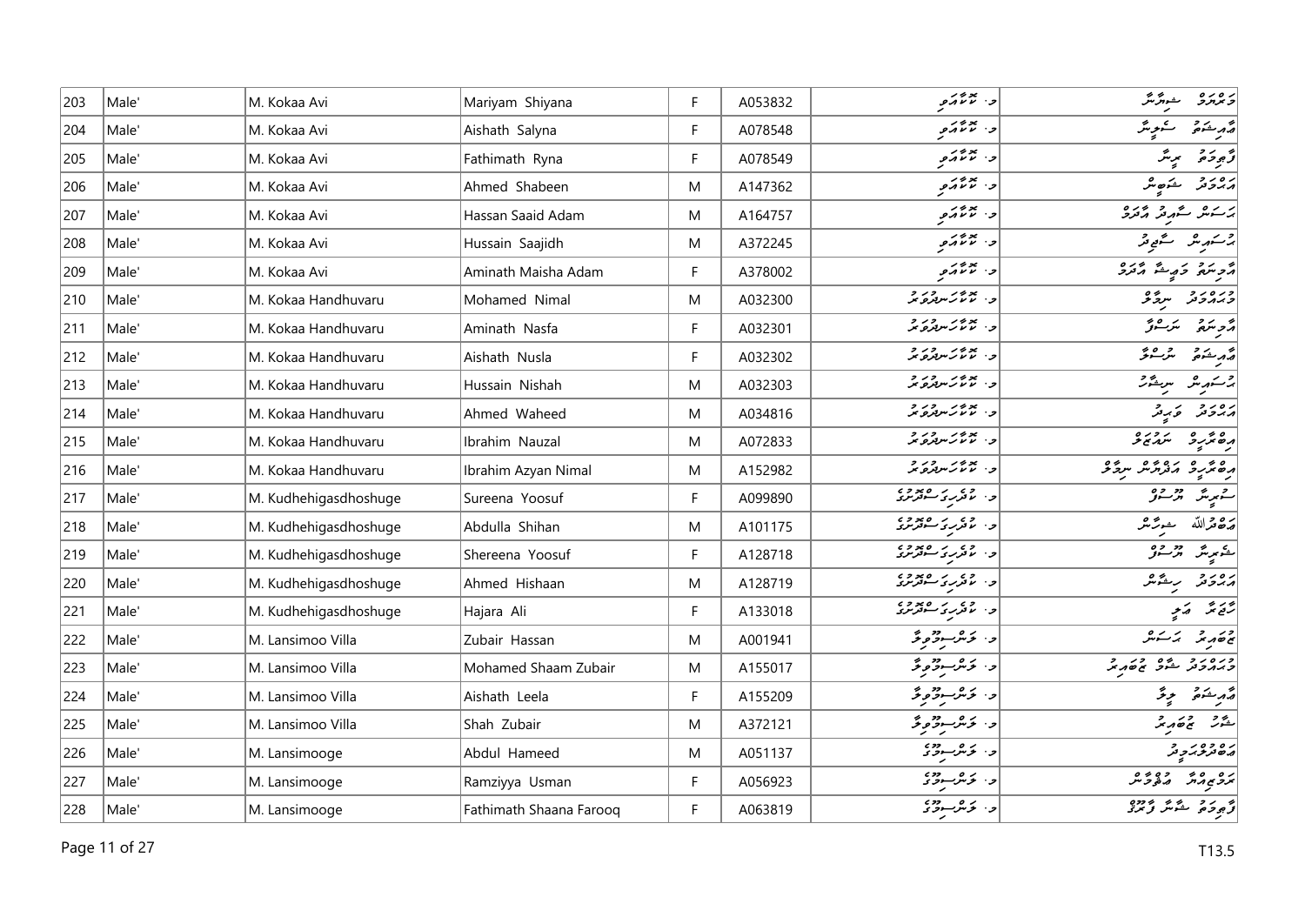| 229 | Male' | M. Lansimooge      | Hawwa Shazra              | F           | A076968 | <sub>و</sub> . ئۇنئ <sup>ۇر</sup> م <sup>ورى</sup> | رەپ <sub>ە</sub> شەۋرىگە                               |
|-----|-------|--------------------|---------------------------|-------------|---------|----------------------------------------------------|--------------------------------------------------------|
| 230 | Male' | M. Lansimooge      | Aishath Anjam Usman       | F           | A111144 | <sub>و</sub> . ئۇنئ <sup>ۇر</sup> م <sup>ورى</sup> | ه د شرح د ه ده و و و ه ه<br>ما د شوی ما سرچار امامور س |
| 231 | Male' | M. Lansimooge      | Maryam Bassama Farooq     | $\mathsf F$ | A132089 | د . ئۇنگەر دە ،<br>ب                               | נ סנים נים שיבי שיבים<br>בינות כי בייב ציביב           |
| 232 | Male' | M. Lansimooge      | Hasan Shazil              | M           | A141251 | د . ئۇنگرىسىزدى<br>ب                               | ىز سەش ھەيم تو                                         |
| 233 | Male' | M. Lansimooge      | Mohamed Madhih Farooq     | M           | A150616 | د کوټور ده<br>ر کوټور                              | כנסגב בנקל במב                                         |
| 234 | Male' | M. Lansimooge      | Fathimath Saadha          | $\mathsf F$ | A219217 | د . کورگرده دوم<br>ر                               | أو برو برويو                                           |
| 235 | Male' | M. Lansimooge      | Ahmed Azyan Hameed        | M           | A337865 | د کوټور ده<br>د کوټور                              | גם גם גם גם הבבת<br>הגבת האתית הבת                     |
| 236 | Male' | M. Lansimooge      | Aishath Thooha Soadhig    | $\mathsf F$ | A349528 | د . ئۇنگرىسىزدى<br>ب                               |                                                        |
| 237 | Male' | M. Lansimooge      | Hassan Uzain Sodig        | M           | A349530 | د . ئۈشرود .<br> د . ئۈشرود                        | برسەنگە ئەقرىرىگە سەمرىتى                              |
| 238 | Male' | M. Lansimooge Aage | Shaheema Mohamed          | F           | A066749 | و .  نۇپىر روم دى<br>د .  نۇپىر روم دى             | أشكريح ورورة                                           |
| 239 | Male' | M. Lansimooge Aage | Mariyam Nisha             | F           | A099430 | و . نوکسروی دی<br>و . نوکسروی دی                   | و وره سرتگ                                             |
| 240 | Male' | M. Lansimooge Aage | Mohamed Shifan            | M           | A116611 | و . نوشر دو .<br>و . نوشر دو د د د                 | و ر ه ر د<br>تر پر تر تر<br>ے وگر نگر                  |
| 241 | Male' | M. Lansimooge Aage | Nishana Rasheed           | F           | A152781 | و . نوشر دو .<br>و . نوشر دو د د د                 | سِرِڪُسُّ مَرَڪونُرُ                                   |
| 242 | Male' | M. Light Blue      | Aminath Nadiya            | $\mathsf F$ | A045705 | כ צו פיני                                          | ړٌ پر سَرَ سَرُ پر                                     |
| 243 | Male' | M. Light Blue      | Aishath Haadhiya          | F           | A049051 | כי <sub>م</sub> حدہ 2005<br>כי <i>ה</i> ת          | دگر شکھ گرمرنگر                                        |
| 244 | Male' | M. Light Blue      | Ali Rasheed               | M           | A055861 | כ· <sub>م</sub> حدة 200                            | كالمح المخاطبون                                        |
| 245 | Male' | M. Light Blue      | Fathimath Eman Mohamed    | F           | A164931 | أوستحدق فالمحفوظ                                   | و دو پروس وره دو                                       |
| 246 | Male' | M. Light Blue      | Aiham Mohamed Ahmed       | M           | A364328 | $rac{3386}{500}$                                   | ג גם כגם גם גם גב<br>ג'ג'ב בגגבת ג'גבת                 |
| 247 | Male' | M. Light Breeze    | Adam Saleem               | M           | A032895 | د کرموه مربح                                       | پژ <sub>مر</sub> ه<br>د ترو<br>ستهور                   |
| 248 | Male' | M. Light Breeze    | Aminath Saleem            | $\mathsf F$ | A035250 | وستجمره وهمريح                                     | ۇ جە ئىدە<br>م<br>سەَرِدْ                              |
| 249 | Male' | M. Light Breeze    | Athifa Saleem             | F           | A130659 | وسترم فالمحمد                                      | رمجوڙ<br>سەرد                                          |
| 250 | Male' | M. Magumatheege    | Asima Abdul Gadir         | F           | A048285 | - رور ع<br>و· ورومي                                | و موځ ده ده وه پورته                                   |
| 251 | Male' | M. Magumatheege    | Ahmed Fayaz               | M           | A052593 | ر بروبر ع<br>د بروبر ع                             | رەرد روپ                                               |
| 252 | Male' | M. Magumatheege    | Mohamed Fayaz             | M           | A052969 | د . د د د .<br>د . د د د د <sub>و</sub> د          | ورەر دېگر ش                                            |
| 253 | Male' | M. Magumatheege    | Ahmed Rasheed Abdul Qadir | M           | A056872 | $rac{1}{55555}$                                    | ره رو برخونر ماه ده د په د                             |
| 254 | Male' | M. Magumatheege    | Seema Abdul Razzaq        | F           | A094790 | -<br> و۰ ورومي                                     | سرد ده ده ده ده و                                      |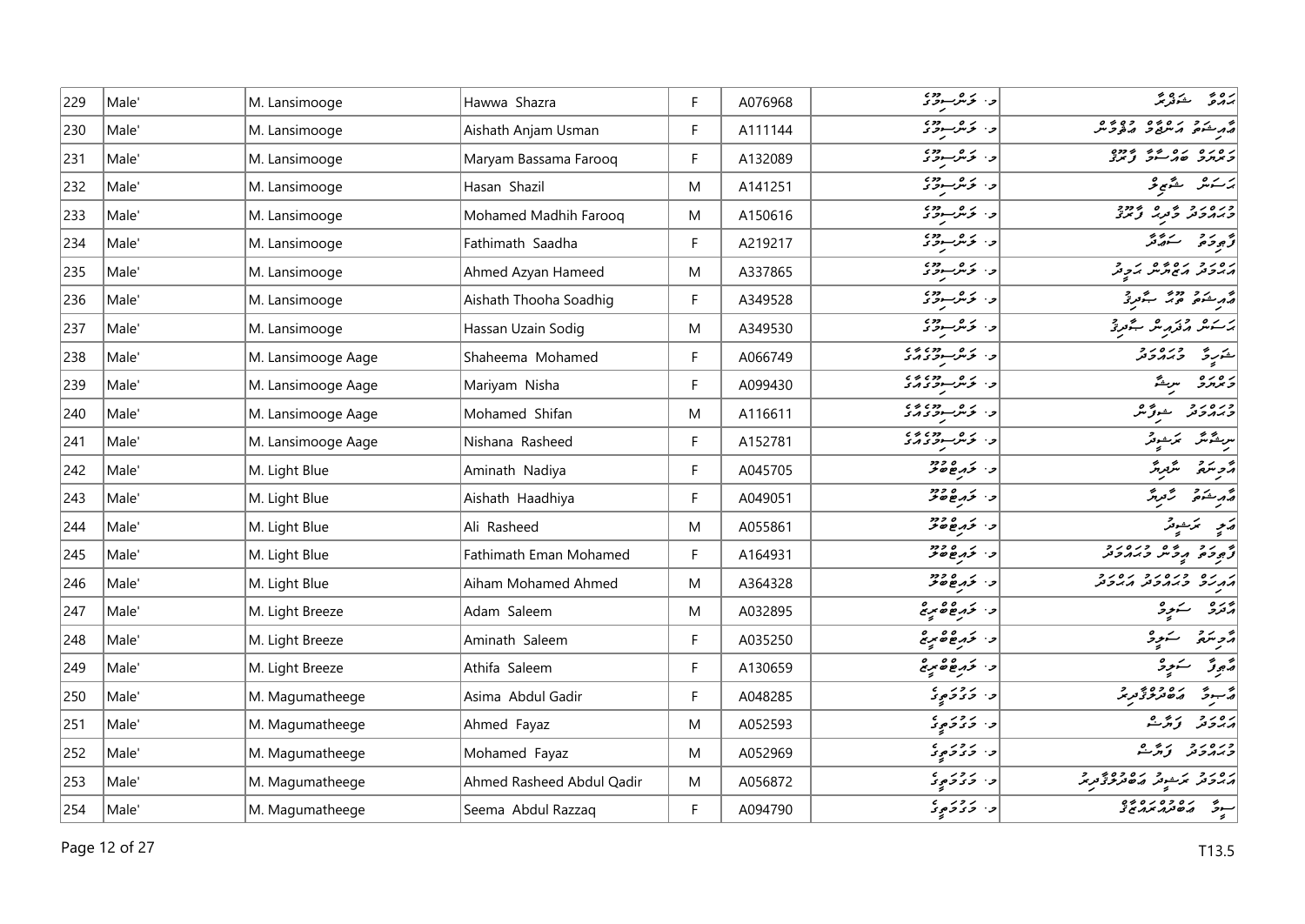| 255 | Male' | M. Magumatheege          | Rafia Abdul Gadir       | F         | A116062 | و . زود م<br> و . ژوژه <sub>ی</sub>                        | بمروش ما مود و معرضا                                                                                                   |
|-----|-------|--------------------------|-------------------------|-----------|---------|------------------------------------------------------------|------------------------------------------------------------------------------------------------------------------------|
| 256 | Male' | M. Magumatheege          | Hassan Rasheed          | M         | A126488 | -<br> - د د د د م <sub>و</sub> د                           | <br>  يركسكر   الكركسيولر                                                                                              |
| 257 | Male' | M. Magumatheege          | Fathimath Zaeema        | F         | A126623 | -- رور ع<br><mark>و۰ وروم</mark> ور                        | توجو يتحصف تجامياته                                                                                                    |
| 258 | Male' | M. Magumatheege          | YAASEEN HUSSAIN RASHEED | M         | A331065 | — رور<br> و۰ ورومړ                                         | ەگەسەھ جاسكىرىكى ئەشەقر                                                                                                |
| 259 | Male' | M. Magumatheege          | Zimaam Mohamed Zaheen   | M         | A341001 | ر بروبر ع<br>ح• څوکومونو                                   | و ده دره د د کار مر                                                                                                    |
| 260 | Male' | M. Magumatheege          | Zaain Mohamed Zaheen    | F         | A341002 | ر بروبر ع<br>ح• څوکومونو                                   | ځمه په وره ده ور په                                                                                                    |
| 261 | Male' | M. Magumatheege          | Ali Ahsam Ahmed         | M         | A352112 | ر در ر<br>د گروه د د                                       | ה גם גם גם גם                                                                                                          |
| 262 | Male' | M. Magumatheege          | Mohamed Ausam Ahmed     | M         | A352113 | و . و و د مي<br>و . و د و ه <sub>و</sub> د                 | כנסנכ נבנס נסנכ<br>כממכת ממייכ ממכת                                                                                    |
| 263 | Male' | M. Masroomge Dhekunubai  | Fawziyya Idrees         | F         | A047727 | ه در ۲۵ وه ده ده و در در برخور<br>د ۱۰ کال مرد در در برخور | تر می مه مهم می می در می کنید.<br>در می در می می کنید و می کنید و می کنید و می کنید و می کنید و می کنید و می کنید و می |
| 264 | Male' | M. Masroomge Hulhangubai | Hafsa Idrees            | F         | A047726 | و . و سمبرو و در دور<br>و . و سمبرو و مؤسوع هم             | پروٹ پروٹریٹ                                                                                                           |
| 265 | Male' | M. Masroomge Hulhangubai | Mariyam Nihad           | F         | A090086 | ر د ۵۶۶۵ در در در                                          | سورگو<br>ر ه ر ه<br>تر بر بر                                                                                           |
| 266 | Male' | M. Masroomge Hulhangubai | Malaha Hussain Solah    | F         | A161756 | ر د ورووه ورسود.<br>د کستوری رکمنده                        | دوو رمير عروه                                                                                                          |
| 267 | Male' | M. Masroomuge            | NAFEESA IDREES          | F         | A111419 | و . که سووه و<br>و . که سوپرو د                            | سَمِيتٌ پرشيرت                                                                                                         |
| 268 | Male' | M. Masroomuge            | Aminath Dhauha          | F         | A333851 | و . کو سووه و<br>و . کو سومرو و                            | جر سرح دره بر                                                                                                          |
| 269 | Male' | M. Masroomuge            | Aamin Hassan Hameed     | ${\sf M}$ | A342005 | و . که سووه و<br>و . که سوبرو د                            | مٌ و مګر ټر سر ټر پر و تر                                                                                              |
| 270 | Male' | M. Mathiraimaage         | IBRAHIM RASHEED         | M         | A000169 | وسره و پره و و                                             | رە ئۇرۇ بۇيدۇر                                                                                                         |
| 271 | Male' | M. Mathiraimaage         | NAUMA MOHAMED           | F         | A051805 |                                                            | سرژیڅ<br>و رە ر د<br>تر پر تر تر                                                                                       |
| 272 | Male' | M. Mathiraimaage         | AHMED SIMAH             | M         | A367740 | و کو مره وي                                                | رەرد سەۋە                                                                                                              |
| 273 | Male' | M. Mathiraimaage         | ISMAIL SAMEEH IBRAHIM   | M         | A373674 | د کو مگوره ده<br>د کومگوره                                 | ر جۇ يۇ جۇ يەھ بەھلەپ                                                                                                  |
| 274 | Male' | M. Merry Lodge           | Ismail Samrez           | M         | A028030 |                                                            | وسشوتم يو                                                                                                              |
| 275 | Male' | M. Merry Lodge           | Fathimath Shahula       | F         | A053351 | و٠ وګېږيونه                                                | أزُّبِرِدَةُ شَرَرْدُ                                                                                                  |
| 276 | Male' | M. Merry Lodge           | Mohamed Firaq           | ${\sf M}$ | A053352 | و٠ وګېږيوه                                                 | ورەرو پەر                                                                                                              |
| 277 | Male' | M. Merry Lodge           | Rasheedha Ali           | F         | A053942 | و٠ وګېږ <del>و</del> نو                                    | پَرۡشِیوَنَّہُ ﴾ پَرۡمِ                                                                                                |
| 278 | Male' | M. Merry Lodge           | Tholhath Firaq          | M         | A070252 | <sub>و</sub> . <sub>گ</sub> ېږ <i>دو</i> نځ                | ر ه ر د<br>ج <del>ز</del> بر م<br>ويژڈ                                                                                 |
| 279 | Male' | M. Merry Lodge           | Fathmath Nahuza         | F         | A074150 | و٠ وګېږ <del>و</del> نو                                    | سرويح<br>ا تو پر پر د                                                                                                  |
| 280 | Male' | M. Merry Lodge           | Aminath Nazfa           | F         | A074151 | و· ۇىرىژى                                                  | أأترجم للمعاقر                                                                                                         |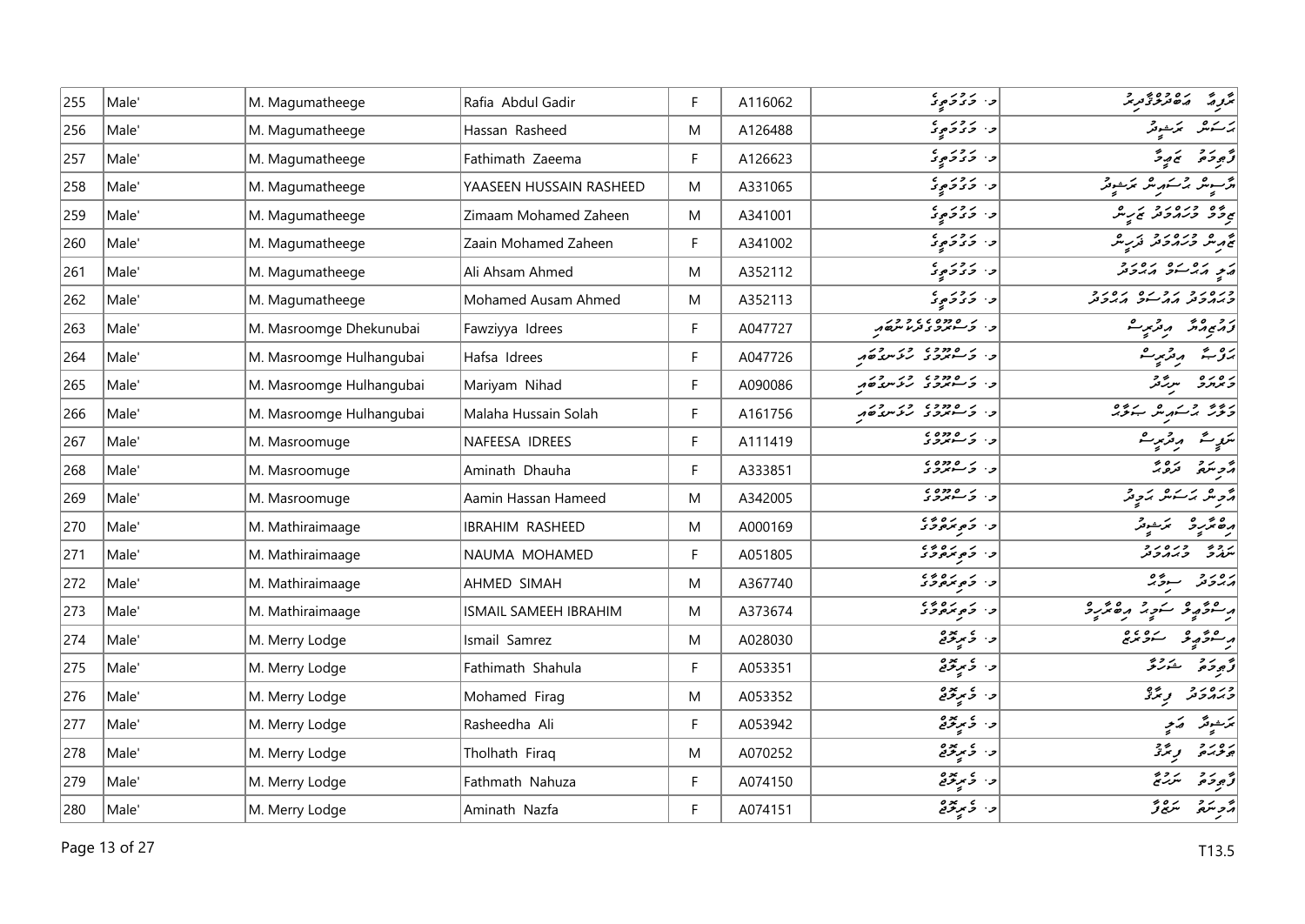| 281 | Male' | M. Merry Lodge | Aishath Nazdha               | F         | A074193 | وستح مربحرقي                                  | أقهر شده مره قر                                        |
|-----|-------|----------------|------------------------------|-----------|---------|-----------------------------------------------|--------------------------------------------------------|
| 282 | Male' | M. Merry Lodge | Mohamed Neeraj               | M         | A074194 | و ، د عروق                                    | وبرور و سرپره                                          |
| 283 | Male' | M. Merry Lodge | Ali Naushad                  | M         | A074195 | و که عرفته                                    | أوسم المتمر والمحمد                                    |
| 284 | Male' | M. Merry Lodge | Aishath Samahath Binth Firag | F         | A078381 | و که عرفرقع                                   | ورشنو رورد والعملم وللمح                               |
| 285 | Male' | M. Merry Lodge | Ahmed Naiz                   | M         | A088487 | و که عرفرقع                                   | برەرو شهرى                                             |
| 286 | Male' | M. Merry Lodge | Hussain Saif                 | M         | A100867 | والمحموقوقع                                   | چە سەر سەر ئەر                                         |
| 287 | Male' | M. Merry Lodge | Ibrahim Sobah                | M         | A103115 | و٠ وګېږونو                                    | $\frac{1}{2}$                                          |
| 288 | Male' | M. Merry Lodge | Aminath Shazla               | F         | A113407 | و٠ وګېږ <del>و</del> نو                       | $\frac{201}{200}$                                      |
| 289 | Male' | M. Merry Lodge | Jundhab Firaq                | ${\sf M}$ | A132101 | وستح مربحرقي                                  | ا قے سر <del>برے</del><br>ويژة                         |
| 290 | Male' | M. Merry Lodge | Ahmed Firag                  | M         | A138553 | و٠ وګېږونو                                    | و گرگر<br>و گرگر<br>بر ه بر د<br>م. <i>ب</i> رو تر     |
| 291 | Male' | M. Merry Lodge | Ahmed Samah                  | M         | A153653 | و٠ وګېږيونو                                   | سەۋر<br>پرور و                                         |
| 292 | Male' | M. Merry Lodge | Mariyam Sana                 | F         | A305151 | و٠ وګېږيوه                                    | ر ه ر ه<br><del>ر</del> بر بر و<br>سەتىر               |
| 293 | Male' | M. Merry Lodge | Ibrahim Sujood               | M         | A305152 | <sub>و</sub> . <sub>ځ</sub> ېږون <sub>ې</sub> | دەنزىرە سى <i>ق</i> ەتر<br>بەھىرىرە سى <i>ق</i> ەتر    |
| 294 | Male' | M. Merry Lodge | MOHAMED ZIDHAN ISMAIL        | M         | A326698 | و· ڈىرچىمى<br>                                | כגופני <sub>ביציע</sub> <sub>ו הס</sub> פוב            |
| 295 | Male' | M. Merry Lodge | Aishath Efshaan              | F         | A340026 | و٠ وګېږيوه                                    | أقهر شؤة أمرقر شذمتر                                   |
| 296 | Male' | M. Miriyaasge  | Moosa Aboobakuru             | M         | A042126 | او و پروژه ده                                 | 77/200/22                                              |
| 297 | Male' | M. Miriyaasge  | Mariyam Nazima               | F         | A042135 | د· دېروگرمنۍ<br>ر                             | ر ه بر ه<br>د بربر <i>د</i><br>سَّنْهُ تَرَ            |
| 298 | Male' | M. Miriyaasge  | Aminath Niuma                | F         | A042194 | د <sub>و برم</sub> ژگ <sub>ر</sub> ی          | سرچينې<br>ومحر يتمده                                   |
| 299 | Male' | M. Miriyaasge  | Hussain Nazim                | M         | A042197 | او . و بو پورٹ دی<br>اب                       | سَّرْهُ رُ<br>جەسە<br>يەسەر بىر                        |
| 300 | Male' | M. Miriyaasge  | Maimoona                     | F         | A042198 | او . و بورگرده ؟<br>است.                      | ر دوند<br>د د د ش                                      |
| 301 | Male' | M. Miriyaasge  | Aishath Naazima              | F         | A042199 | د· دېرگ <sup>0</sup> نگو                      | پ <sup>ر</sup> ديگرد ج                                 |
| 302 | Male' | M. Miriyaasge  | Ahmed Nazim                  | M         | A078168 | د· دېرمرگورۍ<br>ر                             | رەرد شھرى                                              |
| 303 | Male' | M. Miriyaasge  | Mohamed Rasheed              | M         | A130949 | او . و بورگرده ؟<br>است.                      | ورەرو كەنبەتى                                          |
| 304 | Male' | M. Miriyaasge  | Ibrahim Shauf                | M         | A132714 | د· د بر پر مرد ک                              | أرە يۇر ھ                                              |
| 305 | Male' | M. Miriyaasge  | Fathmath Nazima              | F.        | A138341 | د و پر پر دی<br>د و پر پر گ                   | ومجموحهم<br>يتزبيرتخ                                   |
| 306 | Male' | M. Miriyaasge  | Ali Muaz                     | ${\sf M}$ | A154303 | و و پروگروي<br>د ا                            | $\begin{pmatrix} 2 & 2 & 2 \\ 2 & 2 & 2 \end{pmatrix}$ |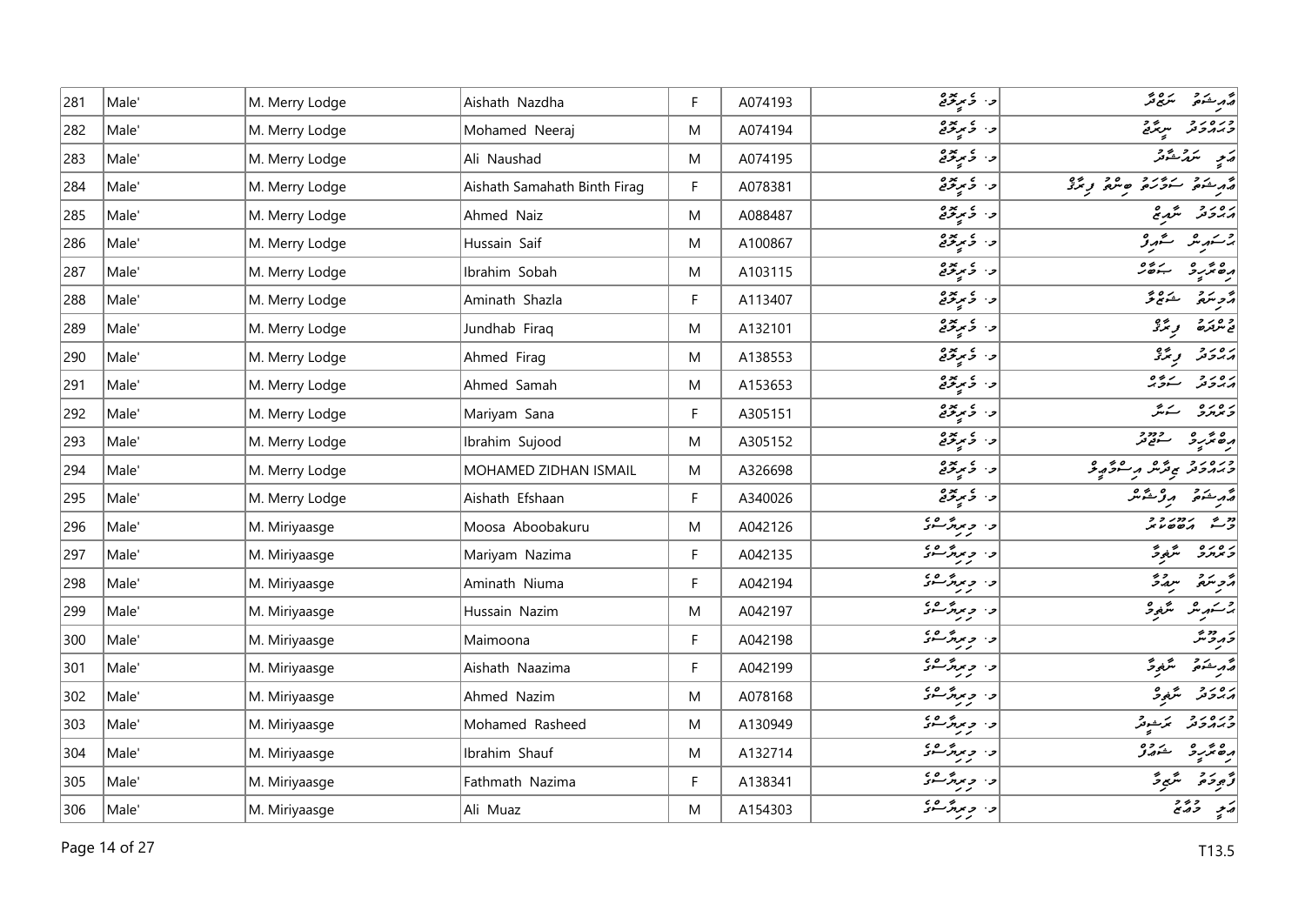| 307 | Male' | M. Miriyaasge       | Hafsa Abdul Gadir             | F           | A220229 | $rac{1}{2}$                                        | ره په په دوه په د                                                 |
|-----|-------|---------------------|-------------------------------|-------------|---------|----------------------------------------------------|-------------------------------------------------------------------|
| 308 | Male' | M. Miriyaasge       | Shamin Mohamed                | M           | A329935 | د و برېژگو <sup>ي</sup>                            | و رە ر د<br>تر پروتر<br> شَرْحِ سُر                               |
| 309 | Male' | M. Miriyaasge       | Aminath Nazra                 | F           | A338278 |                                                    | أأترجع التنفي                                                     |
| 310 | Male' | M. Miriyaasge       | Fathimath Nuzha               | F           | A338281 | او، وبرو <u>گروء</u><br>ڪرير                       | ۇ بور د<br>سرچ گ                                                  |
| 311 | Male' | M. Miriyaasge       | Shamoon Rasheed               | M           | A366909 | د· دېرمرگوري<br>سربر                               | شەھ بەر بەر بەر بەر                                               |
| 312 | Male' | M. Miriyaasge       | Ali Nabeel                    | M           | A371068 | ا د ۱۰ و بورو دی.<br>است                           | أوسم المتعاقب                                                     |
| 313 | Male' | M. Miriyaasge       | Aminath Dheena Nazim          | F           | A394808 |                                                    | وحريرة وبدا للمود                                                 |
| 314 | Male' | M. Miriyaasge       | Mohamed Nijaadh Hussain       | M           | A394809 | و٠ و بروگروی                                       | כנסני תפעל האולקית                                                |
| 315 | Male' | M. Mirusgasdhoshuge | Aishath Hassan                | F.          | A011242 | و ۱۰ و بر ۱۰ و پروان<br>و ۱۰ و بر سوی سوتورنوی     | أقهر منشوق برسكوس                                                 |
| 316 | Male' | M. Mirusgasdhoshuge | Hareera Hussain               | F           | A067139 | و۰ و برگرو کرده و د                                | يرىرىگە برگسىمبەش                                                 |
| 317 | Male' | M. Mirusgasdhoshuge | Aminath Hassan                | F           | A080255 | و . ۔ جا بر سر مرد و د<br>ح ، ۔ جا بھر سر سوفر مرد | أترج سكتمر المركب تكسر                                            |
| 318 | Male' | M. Mirusgasdhoshuge | Fathimath Hassan              | F           | A131168 | و . و ترک و د ه د و د .<br>و . و ترک و گوهر        | ۇچ <sub>ر</sub> دۇ بەسكىر                                         |
| 319 | Male' | M. Mirusgasdhoshuge | Aifa Shareef                  | $\mathsf F$ | A362976 | و . ۔ و تر ے د میرو ،<br>و . ۔ و تر سور سوتر مرد   | أركبر وتح المستورقر                                               |
| 320 | Male' | M. Moishaa          | Asiya Mohamed                 | F           | A035776 | والمحمرية                                          | و دره دره<br>مرسس ورود و                                          |
| 321 | Male' | M. Moishaa          | Aishath Waheeda               | F           | A043463 | وستخ برشگ                                          | أشهر مشكاتهم وأراقد                                               |
| 322 | Male' | M. Moishaa          | Ahmed Sameen                  | M           | A043534 | و. بخ پرینځه                                       | أرەر ئەچەر                                                        |
| 323 | Male' | M. Moishaa          | Abdulla Yameen                | M           | A043600 | ار. بی دیگه                                        | أرجع فكرالله المردحي مثلا                                         |
| 324 | Male' | M. Moishaa          | Aminath Sham'ath              | F           | A076275 | و. مخمر ک                                          | شەھ بەر 3<br>ۇ ئەسىر ئە                                           |
| 325 | Male' | M. Moishaa          | Ali Ameen                     | M           | A120927 | ار. نورځ                                           | پَه په په پروتک                                                   |
| 326 | Male' | M. Moomina          | Mohamed Shujau                | M           | A025875 | د به محتجز میگر                                    | وره ر و دو و<br><i>و بر دو</i> تر شو <sub>قع ه</sub>              |
| 327 | Male' | M. Muththisanpaage  | Abdulla Sodig                 | M           | A235047 |                                                    | صقعرالله<br>سيگە تورىچ                                            |
| 328 | Male' | M. Nicosia          | Yoosuf Izaadhy                | M           | A042424 | و . سرنگر سورگر                                    | دد ده<br>ارسوز دینمی                                              |
| 329 | Male' | M. Nicosia          | Sameeha Abdul Gafoor          | F           | A042831 | و . سرما مسور                                      | ر ده ده ده در در د                                                |
| 330 | Male' | M. Nicosia          | Shafynaz Abdul Rashyd         | $\mathsf F$ | A060946 | د. میرماییده<br>م                                  | شكور شيخ الده وه در شوند                                          |
| 331 | Male' | M. Nicosia          | Aminath Fathina Abdul Rasheed | F.          | A125434 | د . سرچ سوچگر                                      | ה היה לתיל הסינות איביל                                           |
| 332 | Male' | M. Nicosia          | Abdul Sameeu Abdul Gafoor     | M           | A138455 | د. میرنگ میوهٔ                                     | נס כם גב גם כם גדב <del>ם</del><br>השי <i>נות הפה ה</i> שיניכת בי |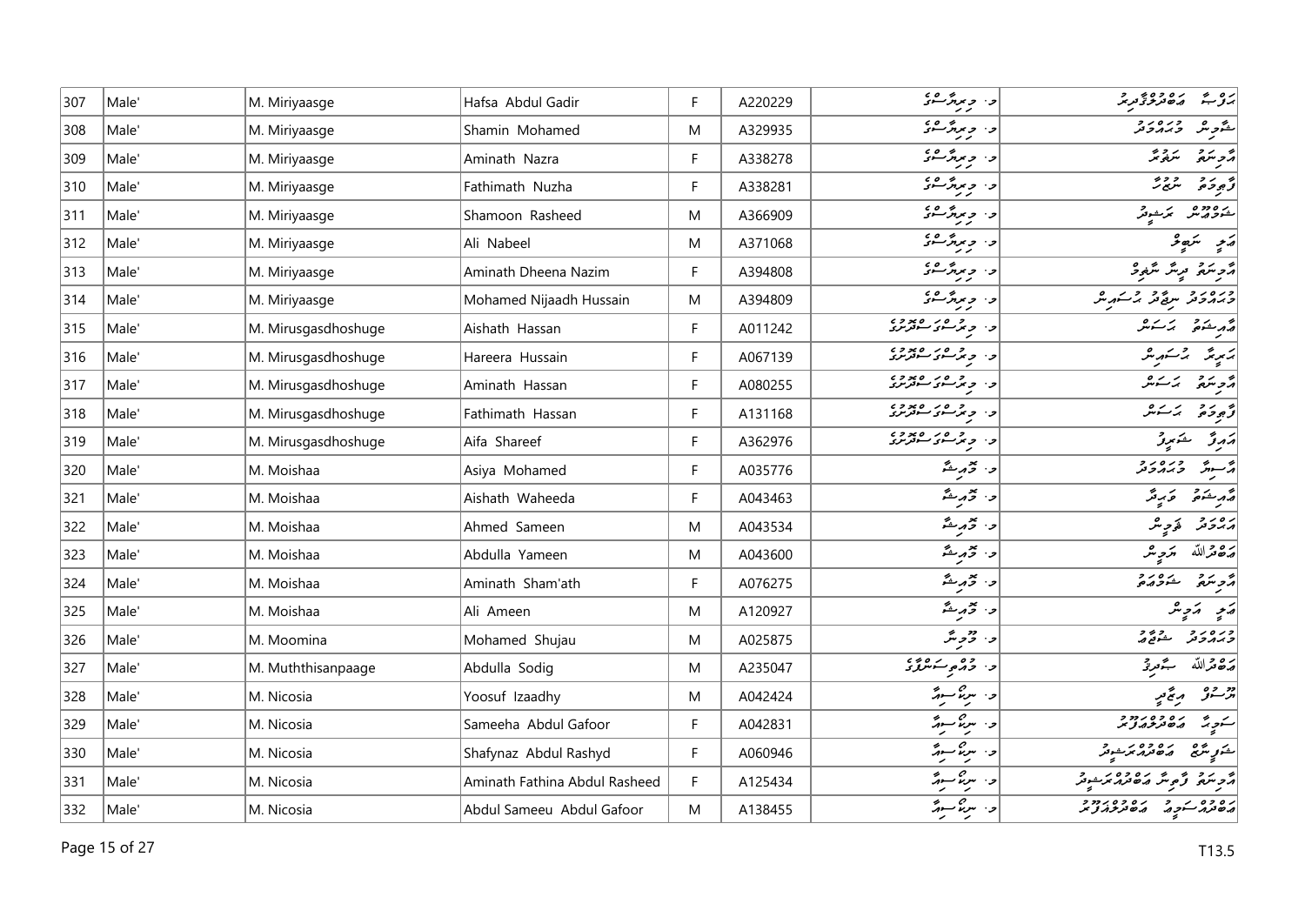| 333 | Male' | M. Nicosia        | Ibrahim Faisal Abdul Rasheed | M         | A151549 |                                    | رەپرىق زېربىكى مەدەبەت د                                      |
|-----|-------|-------------------|------------------------------|-----------|---------|------------------------------------|---------------------------------------------------------------|
| 334 | Male' | M. Nicosia        | Mohamed Shiruhan             | M         | A233499 | ه . سرچ سوړ                        | ورەرو ھەردە 2<br><mark>ۋىرەر</mark> وتى ھەردىس                |
| 335 | Male' | M. Nicosia        | Mohamed Shius                | ${\sf M}$ | A329411 | د. میرینا مسور                     | وره رو شوره                                                   |
| 336 | Male' | M. Nicosia        | Mohamed Afzal Abdul Rasheed  | M         | A361655 | و . سرر کار پیش                    | وره رو رو ره ره ده ده را<br>وبردونر دو شونو ده ترد برشونر     |
| 337 | Male' | M. Nicosia        | Abdulla Athyq Abdul Rasheed  | M         | A403438 | و . سرر کار پیش                    | رە داللە كەم ئى مەمەم مەشور.<br>مەھىراللە كەم ئى مەمەم مەشور. |
| 338 | Male' | M. Nila Villa     | Aishath Ali Rasheed          | F         | A149299 | ار. سرنز م <sub>وقت</sub>          | أقهر مشكاتها الكرام وتحرير                                    |
| 339 | Male' | M. Orient House   | Khadeeja Mohamed             | F         | A149634 | و معرد معروف                       | كتربع ورودرة                                                  |
| 340 | Male' | M. Orient House   | Fathimath Mohamed            | F         | A149648 | כי האת הפינה ב                     | و د دره دو                                                    |
| 341 | Male' | M. Orient House   | Ahmed Aboobakuru             | M         | A149656 | د معروف مورد ه                     | 22 1 33 1<br>J 4 4 6 6 1<br>ر ەر د                            |
| 342 | Male' | M. Orient House   | Mariyam Mohamed              | F         | A149666 | و معروبه موجود م                   | ر ه ر ه<br><del>د</del> بربرد<br>و پر و پر و<br>تر ټر ټر تعر  |
| 343 | Male' | M. Orient House   | Ibrahim Mohamed              | M         | A335076 | כי המה ייפיה ב                     | ور ەر د<br>تر <i>پر پ</i> ر تر<br>ەر ھەتمەر 2<br>س            |
| 344 | Male' | M. pinnacle Villa | Hashim Hassan                | M         | A034922 | د· برېنمىڭ مەڭر                    | رَّجْعَة كَاسَةَ مَرْ                                         |
| 345 | Male' | M. pinnacle Villa | Mohamed Yaniu Hashim         | M         | A151611 | د· ب <sub>و</sub> سم <i>ناڅ</i> وق | ورەرو گەرگە گىدۇ                                              |
| 346 | Male' | M. Pompiyaa       | Abdulla Faisal               | M         | A033163 | د بيوفرو پر                        | رەقمەللە قەربىگ                                               |
| 347 | Male' | M. Pompiyaa       | Hussain Ameen                | M         | A033164 | د بيووږمگه                         | 2 س <i>تمبر شهر مرکب</i> ر میگر                               |
| 348 | Male' | M. Pompiyaa       | Aminath Fazna                | F         | A038454 | د بيوفرېږ                          | أرتجه ترمي تر                                                 |
| 349 | Male' | M. Pompiyaa       | Aishath Fazliya              | F         | A038457 | د بيوه پوځ                         | أثار يشكاها وتجامياته                                         |
| 350 | Male' | M. Pompiyaa       | Mohamed Fazeel               | M         | A038459 | د بيووږمگه                         | ورەرو تەسو                                                    |
| 351 | Male' | M. Pompiyaa       | Shareefa Hussain Fulhu       | F         | A042313 | د بيوه پر                          | ىش <i>تېرۇ باشتېرىندى</i> رۇ                                  |
| 352 | Male' | M. Pompiyaa       | Ali Hussain                  | M         | A047345 | د بيوفرېژ                          | أمرس بمستمر يتمر                                              |
| 353 | Male' | M. Pompiyaa       | Ibrahim Rasheed              | ${\sf M}$ | A048653 | د· بُرْدْبُرِيَّرُ                 | ە ھەترىر <sup>ە</sup><br>ىركىسىيەتىر<br>ئ                     |
| 354 | Male' | M. Pompiyaa       | Mohamed Nazim                | M         | A054967 | د بيوفرېژگر                        | و رە ر د<br><i>د بر</i> گەر<br>سَّرَهُ رُ                     |
| 355 | Male' | M. Pompiyaa       | Ahmed Amir                   | ${\sf M}$ | A063429 | د بيوفرېږ                          | גם ג' ב"ב ב                                                   |
| 356 | Male' | M. Pompiyaa       | Fathimath Rasheeda           | F         | A076454 | ا د بود و و پژ                     | أراقوخا فالمتحفظة                                             |
| 357 | Male' | M. Pompiyaa       | Aishath Nazneen              | F         | A114285 | د بيوفرېژگر                        | ىئەمچ سرىئر<br>ړ د شو د                                       |
| 358 | Male' | M. Pompiyaa       | Mariyam Shabana              | F         | A156749 | د. برو بورگر                       | ر ہ ر ہ<br>تر <del>ب</del> ر بر تر<br>شەھ ئىر                 |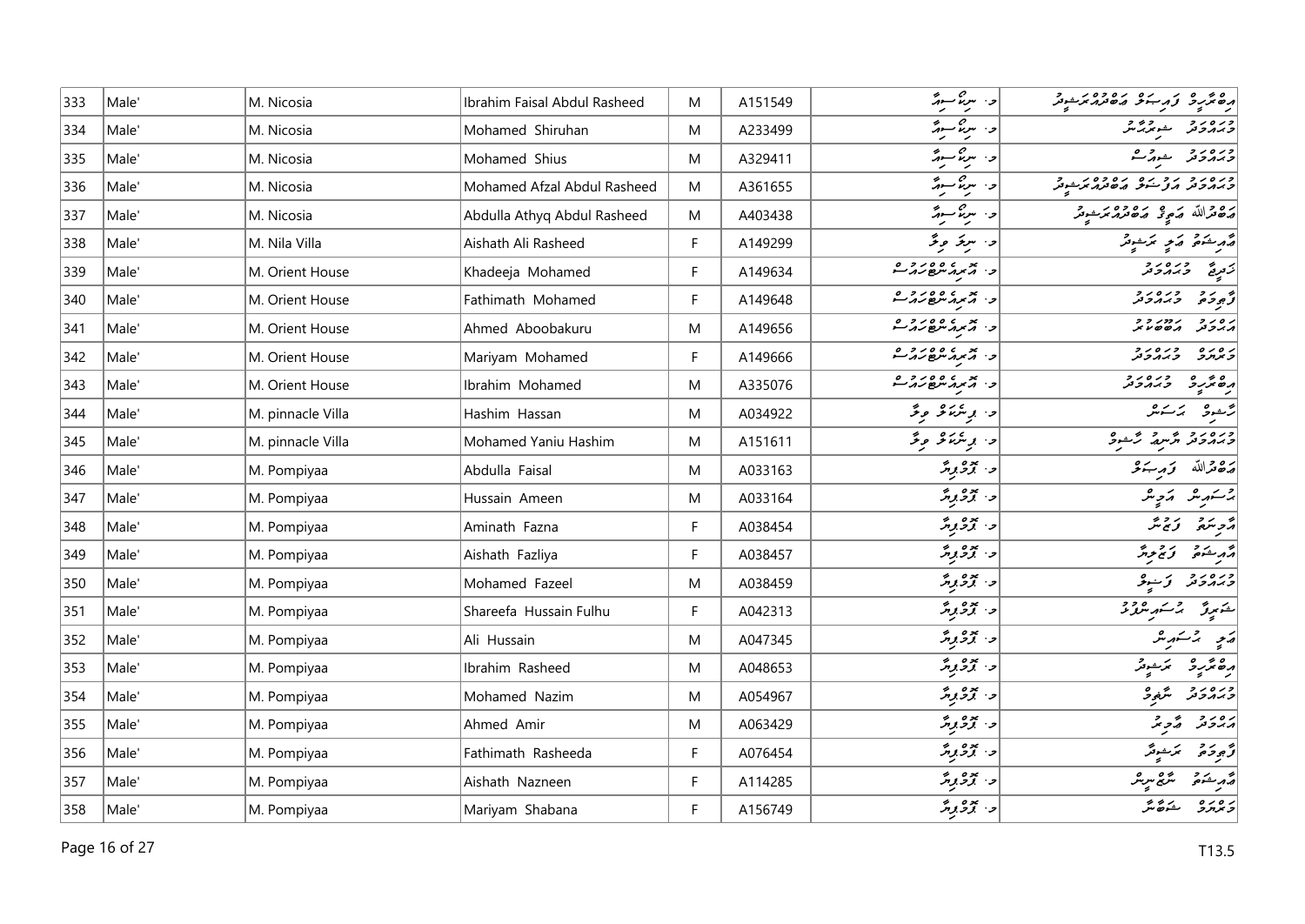| 359 | Male' | M. Pompiyaa        | Faisal Latheef                       | M  | A156750 | ر. بروبورمر                                                   | أَوَوْسِنَوْ أَوْرَةٍ وَ                                  |
|-----|-------|--------------------|--------------------------------------|----|---------|---------------------------------------------------------------|-----------------------------------------------------------|
| 360 | Male' | M. Pompiyaa        | Mohamed Imran Ibrahim                | M  | A357986 | د· بُزْدْ بِرِ ثَر                                            |                                                           |
| 361 | Male' | M. Pompiyaa        | Moosa Munawwar                       | M  | A361640 | ر. بروبورم                                                    | $31012$ $27$                                              |
| 362 | Male' | M. Pompiyaa        | Yoosuf Riyash Nazim                  | M  | A391662 | د. بودېورگه                                                   | ور وه بروژ شمور                                           |
| 363 | Male' | M. Pompiyaa        | Umar Rushdaan Mohamed                | M  | A391663 | ر. برد بورمر                                                  | ور و ۔ و ہے ورہ ر و<br>ہرچر برشوترس وبرہرچر               |
| 364 | Male' | M. Rabee ee ge     | Fathimath Rashfa                     | F  | A011345 | د· ئرھەرگە                                                    | وَّجِعَةٍ يَرَسُوَّرَ                                     |
| 365 | Male' | M. Rabee ee ge     | Ahmed Adeem                          | M  | A036984 | د سمهوره<br>  د سمهوره                                        | أرور و بر و                                               |
| 366 | Male' | M. Rabee ee ge     | Mariyam Nashwa                       | F  | A054055 | $\left  \begin{array}{cc} c & c \\ s & s \end{array} \right $ | رەرە سەشۇ                                                 |
| 367 | Male' | M. Rihifen         | Mahamood Hassan                      | M  | A012671 | اه . برروند<br>__________________                             | رەددە بەسەر                                               |
| 368 | Male' | M. Rihifen         | Umar Abdul Rasheed                   | M  | A023309 | ە <sub>سىرىر</sub> ۇند                                        | در د ره ده در شوتر<br>امرو بر مصرم بر شوتر                |
| 369 | Male' | M. Rihifen         | Ismail Saam                          | M  | A079434 | ار. بربرۇنگە                                                  | ر مؤرد و مشو                                              |
| 370 | Male' | M. Rihifen         | Hawwa Seema                          | F  | A112281 | ە بىرىدۇ ئىر                                                  | $\frac{2}{3}$ $\frac{2}{3}$                               |
| 371 | Male' | M. Rihifen         | Fathimath Rasheedha Abdul<br>Rasheed | F  | A112282 | د· بربروګر                                                    | و د و د مشوند ده وه د .<br>توجوده مر شوند هاه تره مر شوند |
| 372 | Male' | M. Rihifen         | Aminath Shaffa                       | F  | A149298 | د· بربروتکر                                                   | أزويتهم خلدتر                                             |
| 373 | Male' | M. Rihifen         | Mariyam Ashfa                        | F. | A149300 | ە بىرىدۇنلە                                                   | رەرە بەشۇ                                                 |
| 374 | Male' | M. Rihifen         | Mariyam Thoola Ziyad                 | F  | A159915 | ە بىرىدۇنلە                                                   | גם גם מצ"ב הוצב                                           |
| 375 | Male' | M. Rihifen         | Mohamed Ashfaan Mahmood              | M  | A167454 | و· بربروندگ                                                   | وره ر و بر ه ده ه بر ودود<br>د بربروتر بر شوتر سر وبروتر  |
| 376 | Male' | M. Roashanee Light | Ibrahim Waheed                       | M  | A038549 | أحاسم يمشكس تخديفي                                            | رە ئەر ئەر                                                |
| 377 | Male' | M. Roashanee Light | Ahmed Shafeeu                        | M  | A039069 | و. نرخوس څه و                                                 | رەرد شرد                                                  |
| 378 | Male' | M. Roashanee Light | Hussain Shinan                       | M  | A127750 | والمحمشوس خمره                                                | چرىكىرىش ئىسترىتى                                         |
| 379 | Male' | M. Roashanee Light | Shaheena Ibrahim                     | F  | A127751 | و، نجر شهر تزریح                                              | شور شهره مورد                                             |
| 380 | Male' | M. Roashanee Light | Mariyam Zaina Ali                    | F. | A361211 | وسيم شكور الحرار هي                                           |                                                           |
| 381 | Male' | M. Roashanee Light | Mohamed Zayan Ali                    | M  | A361212 | وسيم شكو التحمير فتحمير هج                                    |                                                           |
| 382 | Male' | M. Roashanee Villa | Aishath Rasheeda                     | F  | A043418 | <sub>د</sub> . ئ <sub>ى</sub> رىئەس <sub>رى</sub> رىگە        | ر<br>در شکور مرشونگر                                      |
| 383 | Male' | M. Roashanee Villa | Mohamed Ahmed                        | M  | A050720 | <sub>و</sub> . ئۇينۇمبرە ئ <sup>ۇ</sup>                       | وره ره ره رو<br><i>وب</i> ه <i>وبر ه</i> برونر            |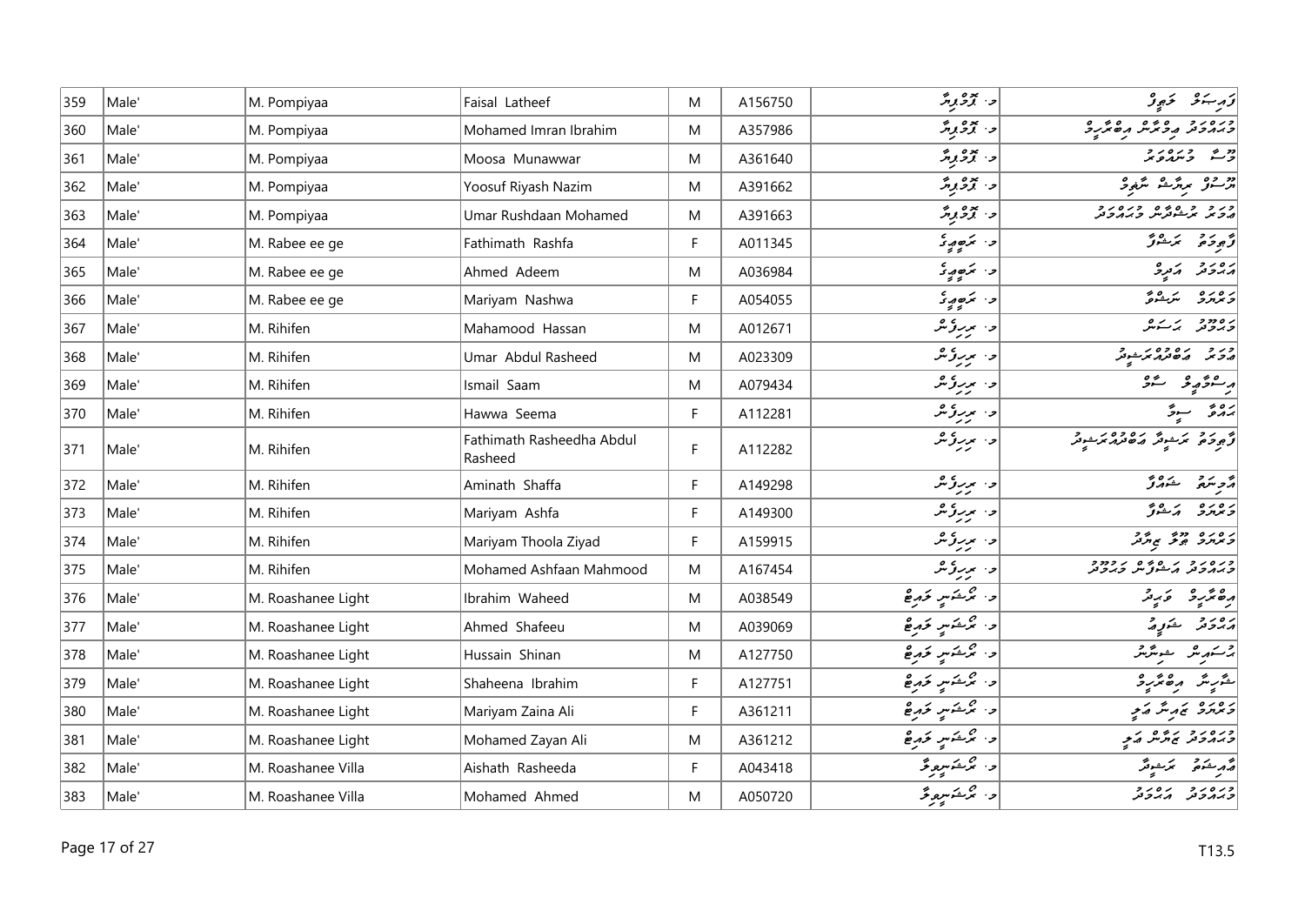| 384 | Male' | M. Roashanee Villa | Ibrahim Rasheed        | M  | A064584 | د . ئۇيغۇس <i>رە ۋ</i>     | رە ئەر ئەسىمى ئەسىر                                        |
|-----|-------|--------------------|------------------------|----|---------|----------------------------|------------------------------------------------------------|
| 385 | Male' | M. Roashanee Villa | Sanpa Manike           | F. | A219274 | د . ئۇينۇمبرە ئ            | ئەندۇر ئىبرى <i>ن</i>                                      |
| 386 | Male' | M. Seven and B     | Abdul Raheem Hamid     | M  | A012627 |                            | ره وه ر<br>در هزار برگرد<br>گر و تو                        |
| 387 | Male' | M. Seven and B     | Ali Riza               | M  | A040744 |                            | ړې برگ                                                     |
| 388 | Male' | M. Seven and B     | Mariyam Riza           | F  | A121848 | 90000000000                | رەرە برگ                                                   |
| 389 | Male' | M. Seven and B     | Hussain Riza           | M  | A121849 | ى سومدىر موە               | برستېرىش بېرىنگە                                           |
| 390 | Male' | M. Seven and B     | Aishath Riza           | F  | A167094 |                            | لصمر ينسمو<br>ىرىتە                                        |
| 391 | Male' | M. Shaheeba        | Mariyam Malika         | F  | A071886 | و ا ڪرير گا                | ر ه ر ه<br>د بربرگ<br>ۇدىئ                                 |
| 392 | Male' | M. Shaheeba        | Mohamed Miuvaan        | M  | A131491 | و· شَوَرِرَّةُ             | و ره ر و<br><i>د بر</i> پر تر<br>جەڭرىگە                   |
| 393 | Male' | M. Shaheeba        | Afnaan Rasheed         | F  | A131492 | و· شَوَرِرَّةُ             | أروشهر برجيد                                               |
| 394 | Male' | M. Shaheeba        | Ahmed Affaan           | M  | A161019 | وسنتكرة                    | رەرد رەپەر                                                 |
| 395 | Male' | M. Sikuraa         | Aminath Mohamed        | F  | A042508 | ە سىرتىر<br>م              | و ره ر د<br><i>د ب</i> رگرفر<br>أرمز بترة                  |
| 396 | Male' | M. Sikuraa         | Ali Riswan             | M  | A067192 | د. سورمچ                   | أەسم سىر ئەھمىر                                            |
| 397 | Male' | M. Sikuraa         | Abdullah Sanoon        | M  | A111382 | و . سىدىگە                 | برە تراللە<br>کے پیریگر                                    |
| 398 | Male' | M. Sikuraa         | Fathimath Asma         | F  | A357189 | وسائدته                    | أوجود بره و                                                |
| 399 | Male' | M. Sukoon          | Ibrahim Fairooz        | M  | A039607 | د . س <sup>ودو</sup> پر    | موه تر ده و مرجع                                           |
| 400 | Male' | M. Sukoon          | Aminath Ali            | F  | A041258 | د . س <sup>ودو ه</sup>     | أأدمتهم أأو                                                |
| 401 | Male' | M. Thaaj           | Muawiyath Abdul Majeed | M  | A025431 | و· گور                     | כש גב גם בסגב<br>כתקיתים השנקבב בת                         |
| 402 | Male' | M. Thaaj           | Maryam Nihayath        | F  | A025432 | و · حُوفي                  | ر ه ر ه<br><del>و</del> بربرو<br>سرشهره                    |
| 403 | Male' | M. Thaaj           | Mohamed Fiyaz          | M  | A056086 | و . گوفع<br>ح · گوفع       | ورەرو پەر                                                  |
| 404 | Male' | M. Thaaj           | Mujahid Mohamed        | M  | A147794 | و . حُوفي                  | و عربر العربر العربر العربر العرب<br>  و قاسر العربر العرب |
| 405 | Male' | M. Thaaj           | Mulaim Mohamed         | M  | A164748 | و· گور                     | و ره ر د<br><i>د ب</i> رگرفر<br>  ئەقەر ئ                  |
| 406 | Male' | M. Thaaj           | Muhajir Mohamed        | M  | A368704 | ح∙ حُوقع                   | و محمد وره دو                                              |
| 407 | Male' | M. Ujaalaage       | Aminath Fareeda        | F  | A026129 | و په وي.<br>و۰ هر وغوي     | أزويتم وتبيتر                                              |
| 408 | Male' | M. Ujaalaage       | Zuhoor Ahmed           | M  | A048393 | و په وي.<br>و۰ ه د څون     | و دو و<br>انحو <i>م</i> ر<br>پرەر د                        |
| 409 | Male' | M. Ujaalaage       | Ahmed Nizar            | M  | A056144 | و به وروي<br>و به مرقع توی | גם גב תגב                                                  |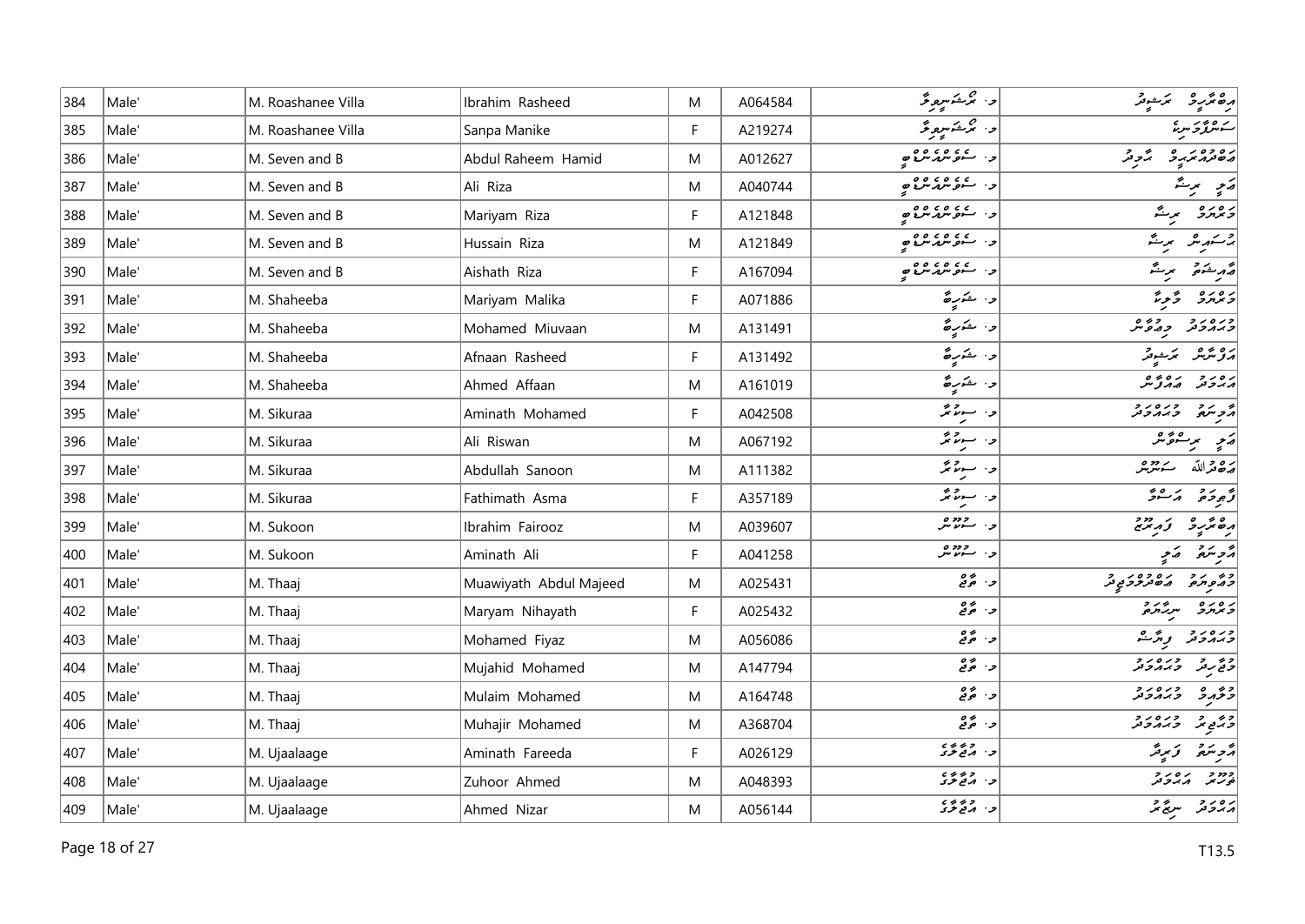| 410 | Male' | M. Ujaalaage        | Fathmath Zaleela              | F         | A062396 | و به وه و و<br>و به مرقع و د                                                                                                           | أزّودَهُ بَيَ يَبْرَ                                                                                                                                                                                                             |
|-----|-------|---------------------|-------------------------------|-----------|---------|----------------------------------------------------------------------------------------------------------------------------------------|----------------------------------------------------------------------------------------------------------------------------------------------------------------------------------------------------------------------------------|
| 411 | Male' | M. Ujaalaage        | Mohamed Nimal                 | M         | A105407 | و به وه و و<br>و به ان مو و                                                                                                            | و رە ر د<br>تر پر تر تر<br>سردگو                                                                                                                                                                                                 |
| 412 | Male' | M. West Side        | Mohamed Shakeeb               | M         | A001735 | د ، و شوه شهر و                                                                                                                        | و ره ر و<br>تر پر تر تر<br>$5 - 1$                                                                                                                                                                                               |
| 413 | Male' | M. West Side        | Ahmed Sareer                  | M         | A035333 | وسي وه و مرده                                                                                                                          | رەرو سەرو                                                                                                                                                                                                                        |
| 414 | Male' | M. West Side        | Ibrahim Sira Waheed           | M         | A051651 |                                                                                                                                        | رەقمەر ئەسىر ئەبەر                                                                                                                                                                                                               |
| 415 | Male' | M. West Side        | Mariyam Shabeena              | F         | A054896 | $\stackrel{o}{\sim} \stackrel{o}{\sim} \stackrel{o}{\sim} \stackrel{o}{\sim} \stackrel{o}{\sim} \stackrel{o}{\sim} \stackrel{o}{\sim}$ | رەرە خەھلگ                                                                                                                                                                                                                       |
| 416 | Male' | M. West Side        | Mohamed Haikal Jameel         | M         | A296777 | وسي هو هو شهر و                                                                                                                        | ورەرو رەرىۋە ج چ                                                                                                                                                                                                                 |
| 417 | Male' | M. Western          | Khalida Ahmed Didi            | F         | A035737 | ىر ، ئۇ <u>شۇغ</u> بىرىش                                                                                                               | تژوتر بر بر تر تر تر تر بر                                                                                                                                                                                                       |
| 418 | Male' | M. White Castle     | Aminath Shaheeda              | F         | A039563 | و· قەم قاشق                                                                                                                            | أأترج متعرقته                                                                                                                                                                                                                    |
| 419 | Male' | M. White Castle     | Aishath Nafla Mohamed         | F         | A305034 | و· قهره الأمسر                                                                                                                         | ه دشته سرور در در در د                                                                                                                                                                                                           |
| 420 | Male' | M. White Coral      | Ahmed Nasir                   | M         | A033687 | د ۰ <i>وَ دِ ۱۹۶۰ مرک</i>                                                                                                              | ره رو شهور                                                                                                                                                                                                                       |
| 421 | Male' | M. White Coral      | Nafeesa Ali                   | F         | A058049 | و· وَرِهِ مَعْ مَرْحَر                                                                                                                 | سَمَدٍ سَمَ = سَمَةٍ =                                                                                                                                                                                                           |
| 422 | Male' | M. White Coral      | Aminath Maira Ahmed           | F         | A058127 | و· وَرِهِ مُعَرَ و                                                                                                                     | הכיתם בגיב הבכת                                                                                                                                                                                                                  |
| 423 | Male' | M. White Coral      | Aiman Ahmed                   | ${\sf M}$ | A158008 | د که ۱۳۵۶ ور                                                                                                                           | התכית המכנק                                                                                                                                                                                                                      |
| 424 | Male' | M. White Coral No 4 | Fathimath Jaleel              | F         | A010311 | و· وَرِجِعْ مَرْحَمْ 4 سَرْسِمَة مَرْ                                                                                                  | أزجوخا وأفرقه                                                                                                                                                                                                                    |
| 425 | Male' | M. White Coral No 4 | Mariyam Nazly Amir            | F         | A037728 | ومتحده صمغر والمترس والمحمد                                                                                                            | د برمرد مرتبع و مرَّ د بر                                                                                                                                                                                                        |
| 426 | Male' | M. White Coral No 4 | Aminath Lubuna Amir           | F         | A037734 | و· وَمُعَامِرُو 4 سَرْسِهِ مَرْ                                                                                                        | أزويتهم وقائد أزوير                                                                                                                                                                                                              |
| 427 | Male' | M. White Coral No 4 | Aishath Nathasha Ahmed Jaleel | F         | A037745 | $ z - z_0  \leq 4$ مَرْسُ سَمَّرَتَ مِنْ                                                                                               |                                                                                                                                                                                                                                  |
| 428 | Male' | M. White Coral No 4 | Mariyam Nash-ath Ahmed Jaleel | F         | A059576 | $ z - z_0  \leq 4$ محمولاً $ z - z_0 $                                                                                                 | נים ניט ניט ניט לקבר בית האודי לא האודי לא האודי לקבר לא האודי לא האודי לא האודי לא האודי לא האודי לא האודי לא<br>האודי לא האודי לא האודי לא האודי לא האודי לא האודי לא האודי לא האודי לא האודי לא האודי לא האודי לא האודי לא הא |
| 429 | Male' | M. White Coral No 4 | Mohamed Jaleel                | M         | A069315 | ومن ومع يوم به سر من د                                                                                                                 | وبرورو كالمحي                                                                                                                                                                                                                    |
| 430 | Male' | M. White Coral No 4 | Hawwa Nasmath Ahmed Jaleel    | F         | A082470 | و· وَرِيحْ لَا يَرْ لَا يَرْ يَرْهِ يَرْ                                                                                               | رەپ رەرد رەرد چېرو                                                                                                                                                                                                               |
| 431 | Male' | M. White House      | Ibrahim Iqbal                 | M         | A057491 | د غږځ ځه ځم                                                                                                                            | رە ئرىر ئەھم                                                                                                                                                                                                                     |
| 432 | Male' | M. White Sands      | Mohamed Iqbal                 | M         | A043212 | ى ئۇم ھېشىش مە                                                                                                                         | כנסנכ הפיסיב                                                                                                                                                                                                                     |
| 433 | Male' | M. White Sands      | Mariyam Hussain               | F         | A068606 | ى ئۇم ھېرىيە مەم م                                                                                                                     | دەرە برىكەش                                                                                                                                                                                                                      |
| 434 | Male' | M. White Sands      | Thumalir Mohamed Iqbal        | F         | A073103 | - در وسط موروبه                                                                                                                        |                                                                                                                                                                                                                                  |
| 435 | Male' | M. White Sands      | Thaiseer Mohamed Iqbal        | M         | A356078 |                                                                                                                                        | 2000 - 2000 000 000                                                                                                                                                                                                              |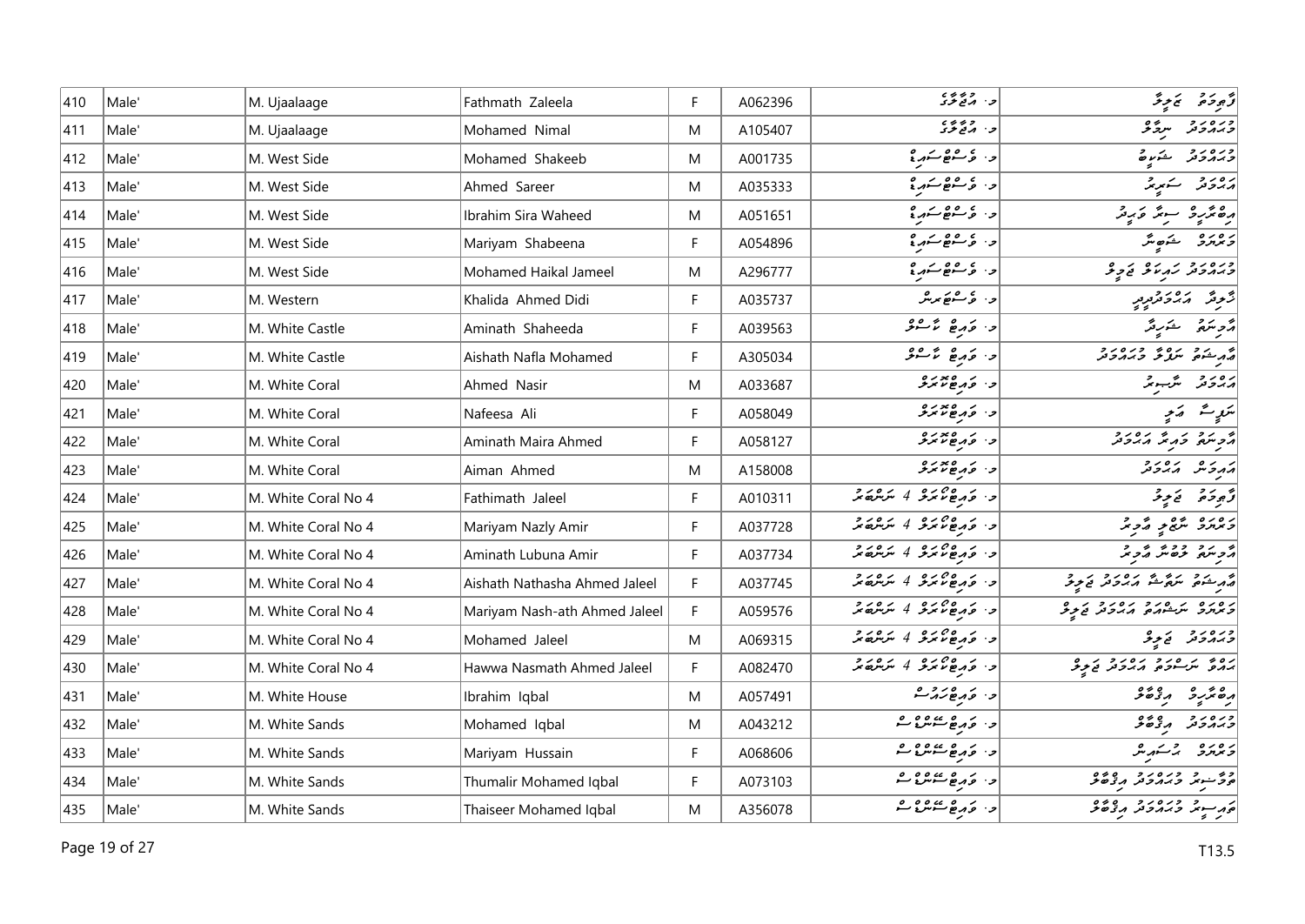| 436 | Male' | M. Yoarens | Mohamed Saleem           | M | A042563 | ى بىر ئىرىدىكى ئى   | <i>د بر ه ب</i> ر و<br>  <del>د</del> بر پر <del>د</del> ر<br>مستوفرو |
|-----|-------|------------|--------------------------|---|---------|---------------------|-----------------------------------------------------------------------|
| 437 | Male' | M. Yoarens | 'Zimna Ali               |   | A067841 | ى بىر ئۈرۈپ         | بر د مگر<br>وزمو                                                      |
| 438 | Male' | M. Yoarens | Ahmed Mahfooz            | M | A074505 | ى بىر ئۈرۈپ         | ره رو ده دوه<br>مدرس وبروه                                            |
| 439 | Male' | M. Yoarens | Masood Mohamed Saleem    | M | A074507 | ى بىر ئۈرگە         | كر ودود ورورد و كروه                                                  |
| 440 | Male' | M. Yoarens | Mamdhooha Mohamed Saleem | F | A125342 | ح به هر مرکب همر    | د ۱۵ ده ۱۵ د د د د د و                                                |
| 441 | Male' | M. Yoarens | Mahufooza Mohamed Saleem | F | A140883 | ى بىر ئۈرگە         | روده وره رو دره<br>  دبروه وبردونر سکود                               |
| 442 | Male' | M. Yoarens | Mamdhooh Mohamed Saleem  | M | A317875 | ح به هم چې پر هېو ک | ره دوه او دره داد و در و                                              |
| 443 | Male' | M. Zareefa | Ibrahim Akram            | M | A045417 | وسيم سرقر           | ە ھەترىر ۋ<br>برە برە                                                 |
| 444 | Male' | M. Zareefa | Ahmed Jamaal             | M | A070512 | وسيم سرقر           | ره رو دره و                                                           |
| 445 | Male' | M. Zareefa | Ahmed Akram              | M | A076665 | وسيم سرقر           | پر ۱۵ ر و<br>  <i>پر پ</i> ر <del>د</del> ر<br>بر را مورو             |
| 446 | Male' | M. Zareefa | Shamla Jamal             |   | A082360 | وسيم سرقر           | شۇرۇ<br>ر ۶ و<br>ق <del>ر</del> نو                                    |
| 447 | Male' | M. Zareefa | Shareefa Mohamed         | F | A099844 | و• ئج موقرٌ         | شەمرۇگ<br>و ره ر د<br>تر <i>پر</i> وتر                                |
| 448 | Male' | M. Zareefa | Sarah Jamal              |   | A155057 | و· ئم ئىرى <i>گ</i> | شهرٌ - خ و حر                                                         |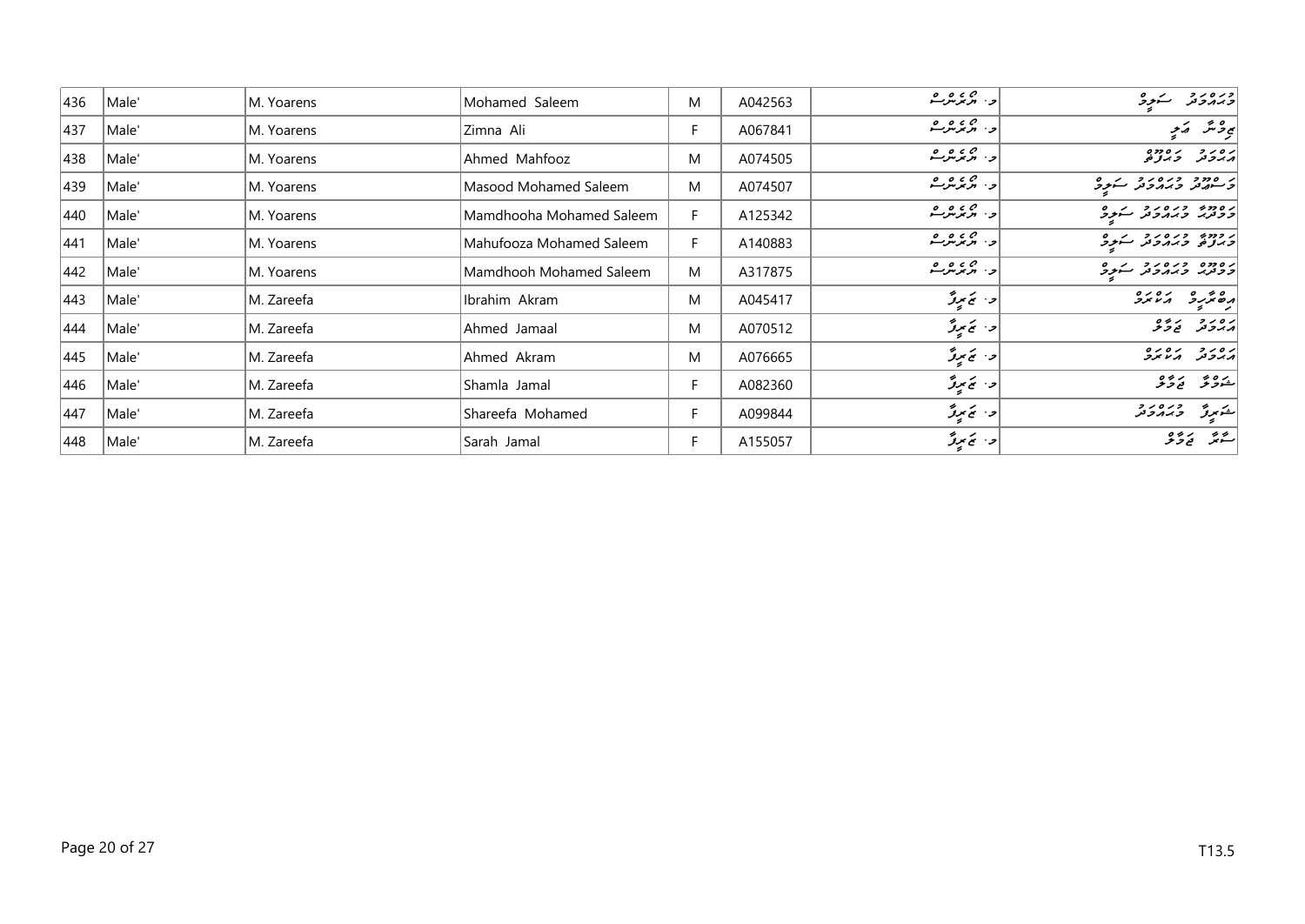## *w7qAn8m?sCw7mRo>u;wEw7mRw;sBo<*

| ' مرمر | 'يئرىثر: |
|--------|----------|
|        |          |
|        |          |
|        |          |

## *w7q9r@w7m>sCw7qHtFoFw7s;mAm=q7w7qHtFoFw7s;*

| ىر تە | $\mathcal{O} \times$<br>$\sim$ | $\sim$<br>. . | لترنثر |
|-------|--------------------------------|---------------|--------|
|       |                                |               |        |
|       |                                |               |        |
|       |                                |               |        |

| $\frac{2}{n}$ | $\overline{\phantom{a}}$ | اير هنه. | $\mathcal{O} \times$<br>سرسر |
|---------------|--------------------------|----------|------------------------------|
|               |                          |          |                              |
|               |                          |          |                              |
|               |                          |          |                              |

| ىرتىر: | 。<br>سر سر | .,<br>مرسر |
|--------|------------|------------|
|        |            |            |
|        |            |            |
|        |            |            |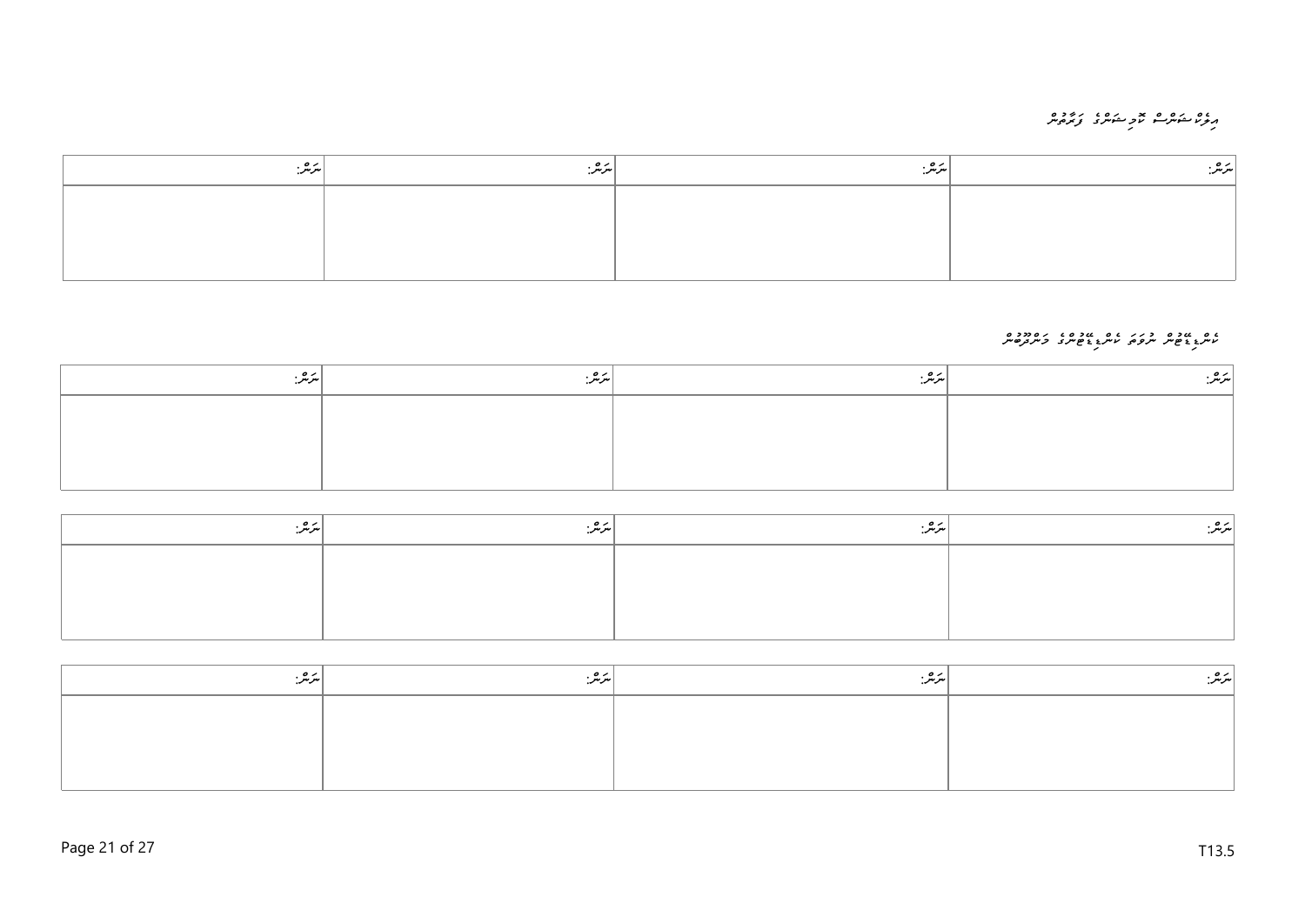| يزهر | $^{\circ}$ | ىئرىتر: |  |
|------|------------|---------|--|
|      |            |         |  |
|      |            |         |  |
|      |            |         |  |

| <sup>.</sup> سرسر. |  |
|--------------------|--|
|                    |  |
|                    |  |
|                    |  |

| ىئرىتر. | $\sim$ | ا بر هه. | لىرىش |
|---------|--------|----------|-------|
|         |        |          |       |
|         |        |          |       |
|         |        |          |       |

| 。<br>مرس. | $\overline{\phantom{a}}$<br>مر مىر | يتريثر |
|-----------|------------------------------------|--------|
|           |                                    |        |
|           |                                    |        |
|           |                                    |        |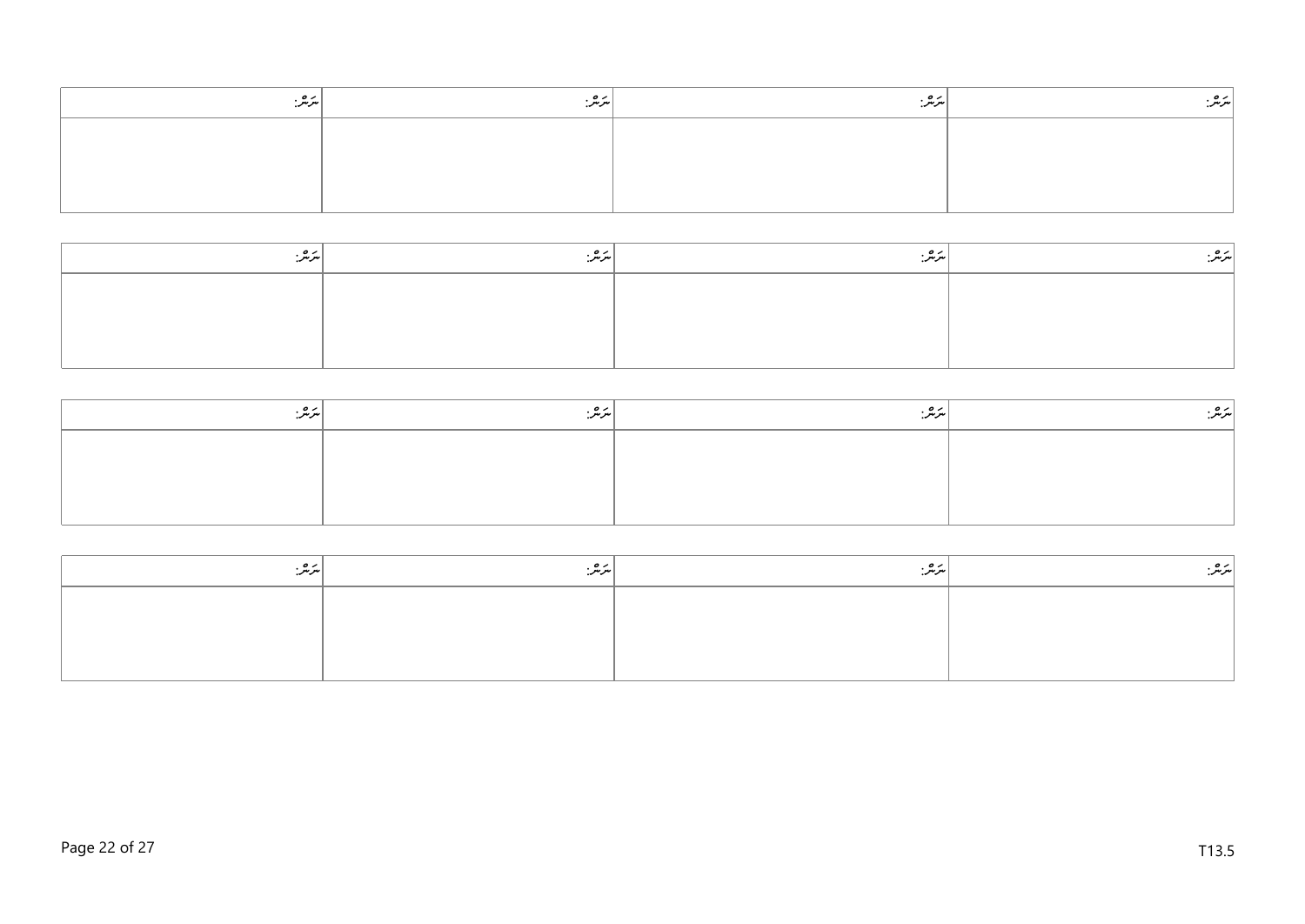| ير هو . | $\overline{\phantom{a}}$ | يرمر | اير هنه. |
|---------|--------------------------|------|----------|
|         |                          |      |          |
|         |                          |      |          |
|         |                          |      |          |

| ىر تىر: | $\circ$ $\sim$<br>" سرسر . | يترمير | o . |
|---------|----------------------------|--------|-----|
|         |                            |        |     |
|         |                            |        |     |
|         |                            |        |     |

| انترنثر: | ر ه |  |
|----------|-----|--|
|          |     |  |
|          |     |  |
|          |     |  |

|  | . ه |
|--|-----|
|  |     |
|  |     |
|  |     |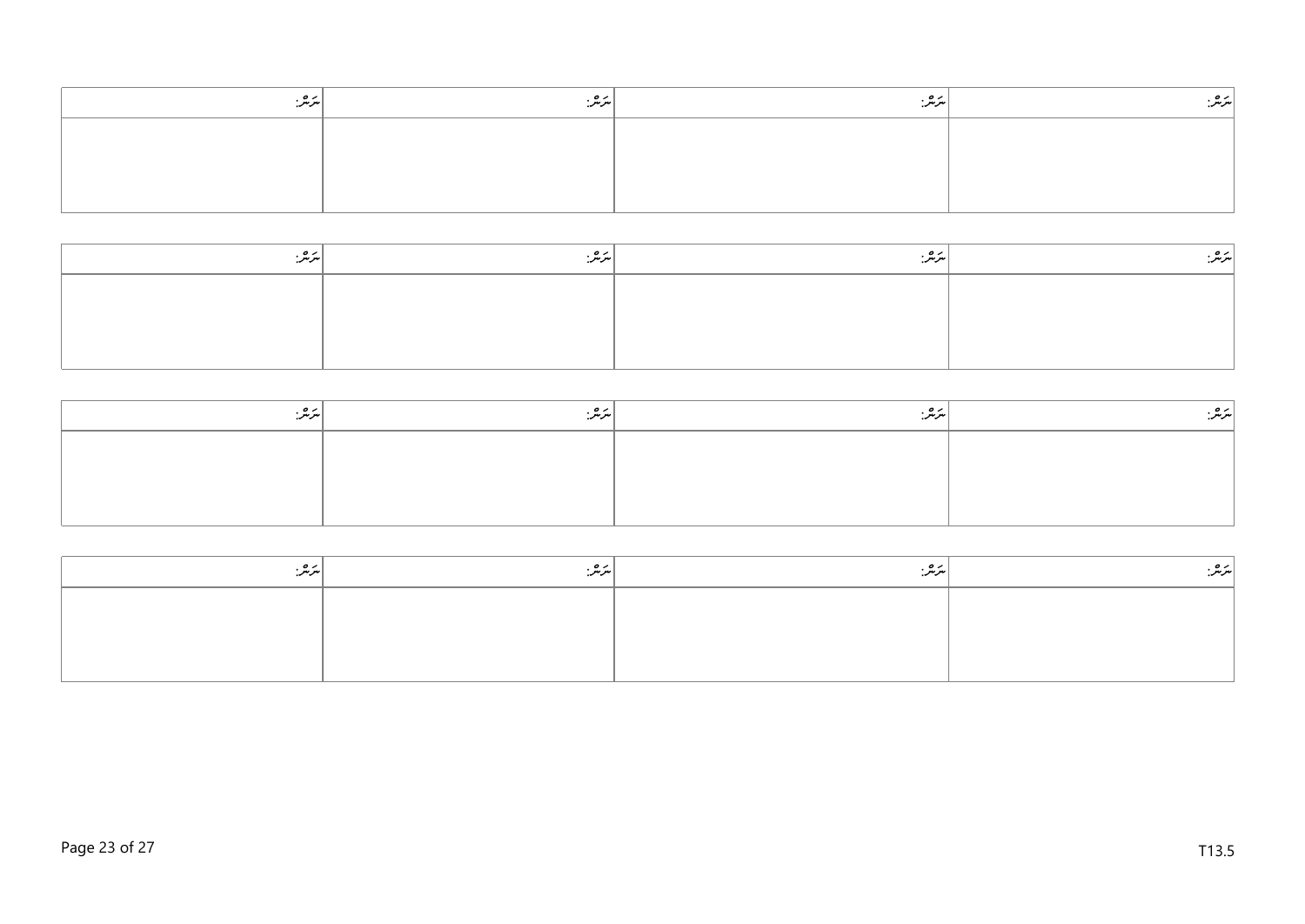| ير هو . | $\overline{\phantom{a}}$ | يرمر | اير هنه. |
|---------|--------------------------|------|----------|
|         |                          |      |          |
|         |                          |      |          |
|         |                          |      |          |

| ئىرتىر: | $\sim$<br>ا سرسر . | يئرمثر | o . |
|---------|--------------------|--------|-----|
|         |                    |        |     |
|         |                    |        |     |
|         |                    |        |     |

| انترنثر: | ر ه |  |
|----------|-----|--|
|          |     |  |
|          |     |  |
|          |     |  |

|  | . ه |
|--|-----|
|  |     |
|  |     |
|  |     |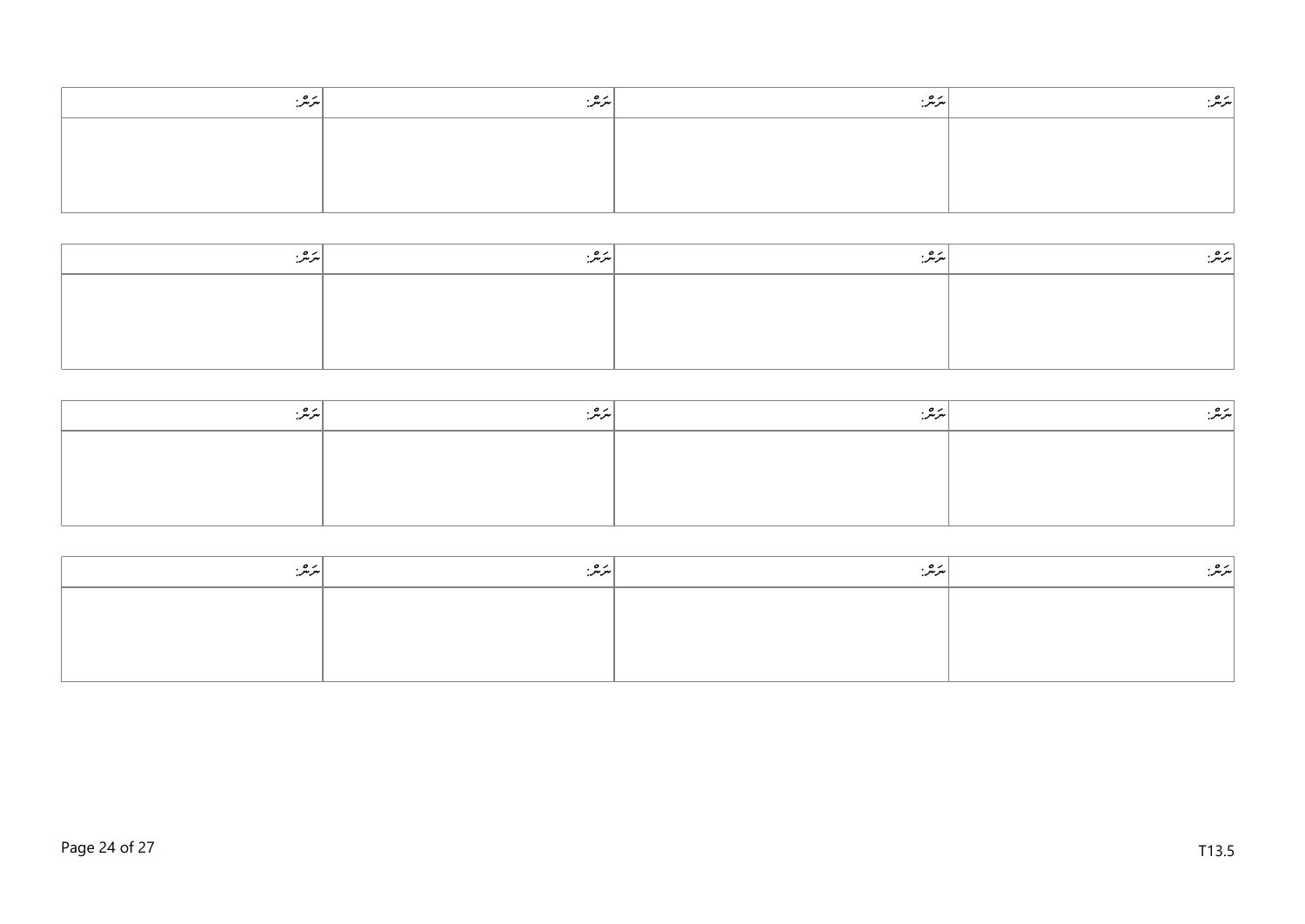| $\cdot$ | ο. | $\frac{\circ}{\cdot}$ | $\sim$<br>سرسر |
|---------|----|-----------------------|----------------|
|         |    |                       |                |
|         |    |                       |                |
|         |    |                       |                |

| يريثن | ' سرسر . |  |
|-------|----------|--|
|       |          |  |
|       |          |  |
|       |          |  |

| بر ه | 。 | $\overline{\phantom{0}}$<br>َ سومس. |  |
|------|---|-------------------------------------|--|
|      |   |                                     |  |
|      |   |                                     |  |
|      |   |                                     |  |

| 。<br>. س | ىرىىر |  |
|----------|-------|--|
|          |       |  |
|          |       |  |
|          |       |  |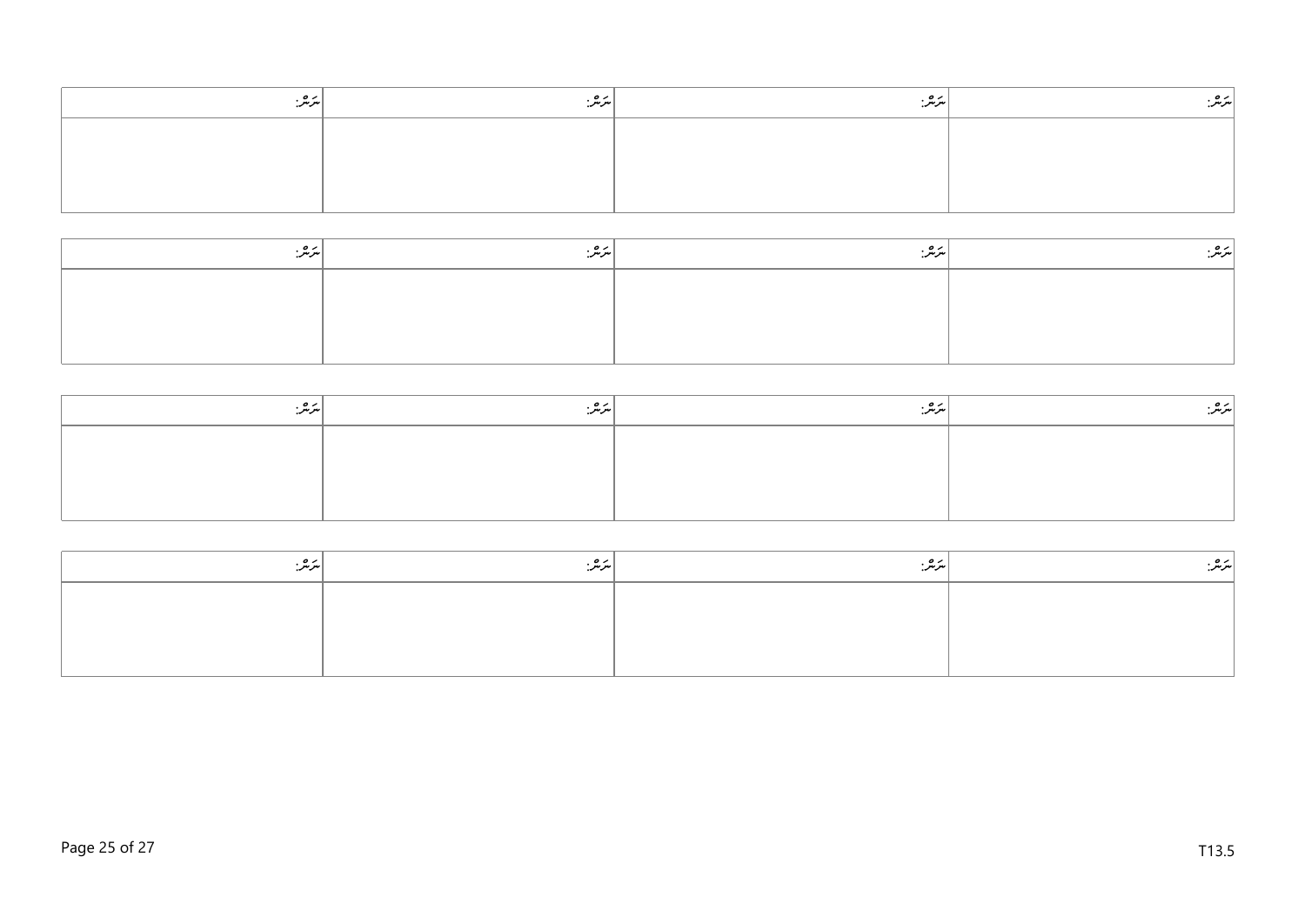| ير هو . | $\overline{\phantom{a}}$ | يرمر | لتزمثن |
|---------|--------------------------|------|--------|
|         |                          |      |        |
|         |                          |      |        |
|         |                          |      |        |

| ىر ھ | $\circ$ $\sim$<br>ا سرسر. | $\circ$ $\sim$<br>' سرسر . | o <i>~</i><br>سرسر. |
|------|---------------------------|----------------------------|---------------------|
|      |                           |                            |                     |
|      |                           |                            |                     |
|      |                           |                            |                     |

| 'تترنثر: | 。<br>,,,, |  |
|----------|-----------|--|
|          |           |  |
|          |           |  |
|          |           |  |

|  | . ه |
|--|-----|
|  |     |
|  |     |
|  |     |